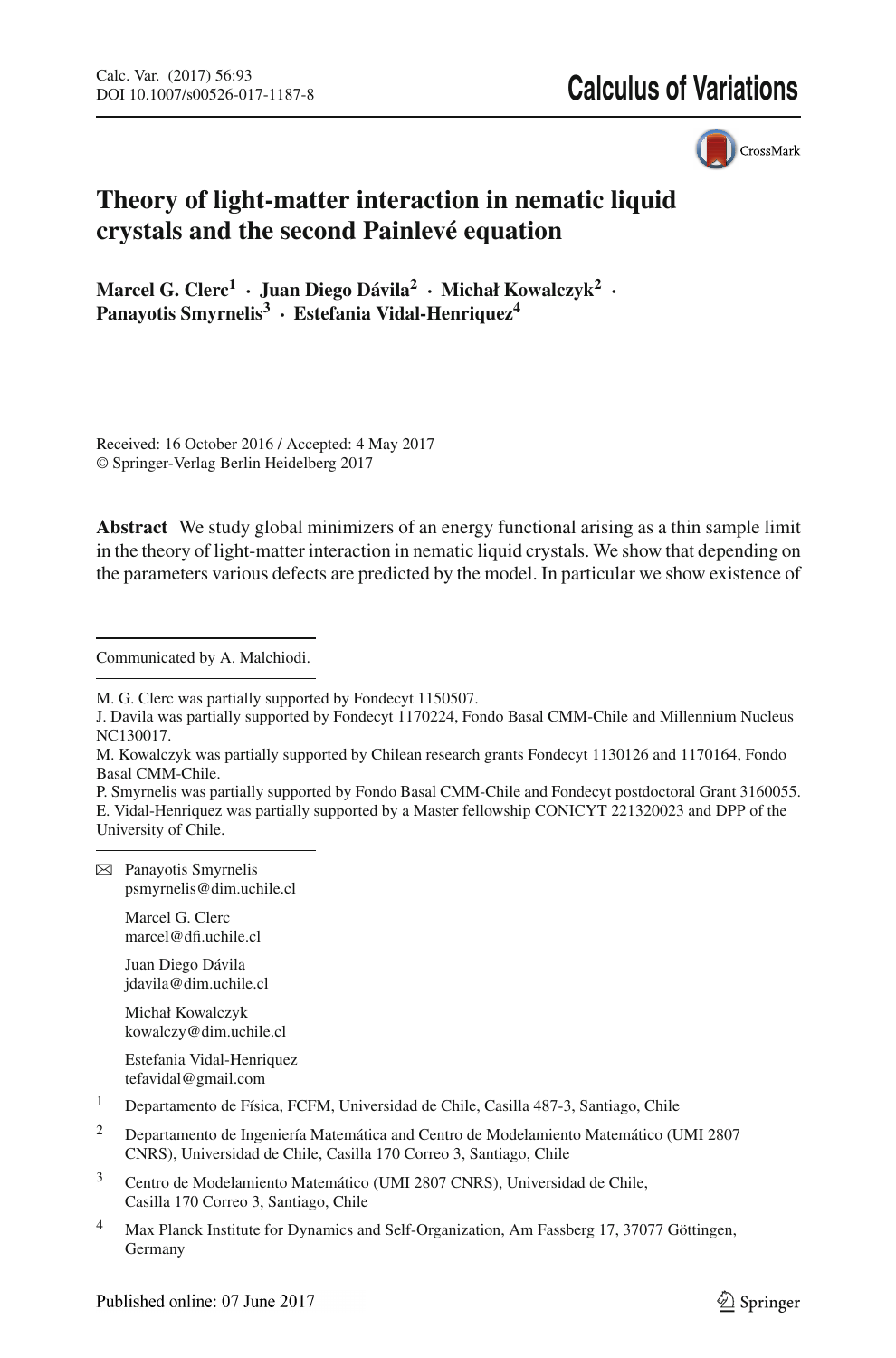a new type of topological defect which we call the *shadow kink*. Its local profile is described by the generalized Hastings and McLeod solutions of the second Painlevé equation (Claeys et al. in Ann Math 168(2):601–641, [2008;](#page-21-0) Hastings and McLeod in Arch Ration Mech Anal 73(1):31–51, [1980\)](#page-21-1). As part of our analysis we give a new proof of existence of these solutions.

#### **Mathematics Subject Classification** 35J20 · 35J61 · 35Q56 · 35Q60

## **1 Introduction**

#### **1.1 Physical motivation**

In a suitable experimental set up  $[9-13,17]$  $[9-13,17]$  $[9-13,17]$  involving a liquid crystal sample, a laser and a photoconducting cell one can observe light defects such as kinks, domain walls and vortices. A concrete example of formation of optical vortices is presented in [\[13](#page-21-2)].

To describe the energy of the illuminated liquid crystal light valve (LCLV) filled with a negative dielectric nematic liquid crystal which is homeotropically anchored, we consider the Oseen-Frank model in the vicinity of the Fréedericksz transition. Denoting the molecular director by  $\vec{n}$  the Oseen-Frank energy is given by [\[18\]](#page-21-4)

<span id="page-1-0"></span>
$$
\mathcal{F} = \int \frac{K_1}{2} (\nabla \cdot \vec{n})^2 + \frac{K_2}{2} (\vec{n} \cdot (\nabla \times \vec{n}))^2 + \frac{K_3}{2} (\vec{n} \times (\nabla \times \vec{n}))^2 - \frac{\varepsilon_a}{2} (\vec{E} \cdot \vec{n})^2, \tag{1.1}
$$

where  $\{K_1, K_2, K_3\}$  are, respectively, the splay, twist, and bend elastic constants of the nematic liquid crystal and  $\varepsilon_a$  anisotropic dielectric constant ( $\varepsilon_a$  < 0). We will neglect the anisotropy i.e we will assume that  $K_1 = K_2 = K_3 = K$ . Under uniform illumination  $E = [V_0 + aI]/d\hat{z}$ , where  $V_0$  is the voltage applied to the LCLV, *d* thickness of the cell, *I* intensity of the illuminating light beam, and *a* is a phenomenological dimensional parameter that describes the linear response of the photosensitive wall [\[35](#page-21-5)]. The homeotropic state,  $\vec{n} = \hat{z}$ , undergoes a stationary instability for critical values of the voltage which match the Fréedericksz transition threshold  $V_{FT} = \sqrt{-K\pi^2/\varepsilon_a - aI}$ .

Illuminating the liquid crystal light valve with a Gaussian beam induces a voltage drop with a bell-shaped profile across the liquid crystal layer, higher in the center of the illuminated area. The electric field within the thin sample takes the form [\[9](#page-20-0)]

$$
\vec{E} = E_z \hat{z} + E_r \hat{r} \equiv \frac{[V_0 + aI(r)]}{d} \hat{z} + \frac{za}{d\omega} I'(r) \hat{r}, \qquad (1.2)
$$

where *r* is the radial coordinate centered on the beam,  $\hat{r}$  the unitary radial vector,  $I(r)$  the intensity of Gaussian light beam,  $I(r) = I_0 e^{-r^2/2\omega^2}$ ,  $I_0$  the peak intensity, and  $\omega$  the width of the light beam.

If the intensity of the light beam is sufficiently close to the Fréedericksz transition the director is slightly tilted from the  $\hat{z}$  direction and one can use the following ansatz

$$
\vec{n}(x, y, z) \approx \begin{pmatrix} n_1(x, y, \pi z/d) \\ n_2(x, y, \pi z/d) \\ 1 - \frac{(n_1^2 + n_2^2)}{2} \end{pmatrix} .
$$
 (1.3)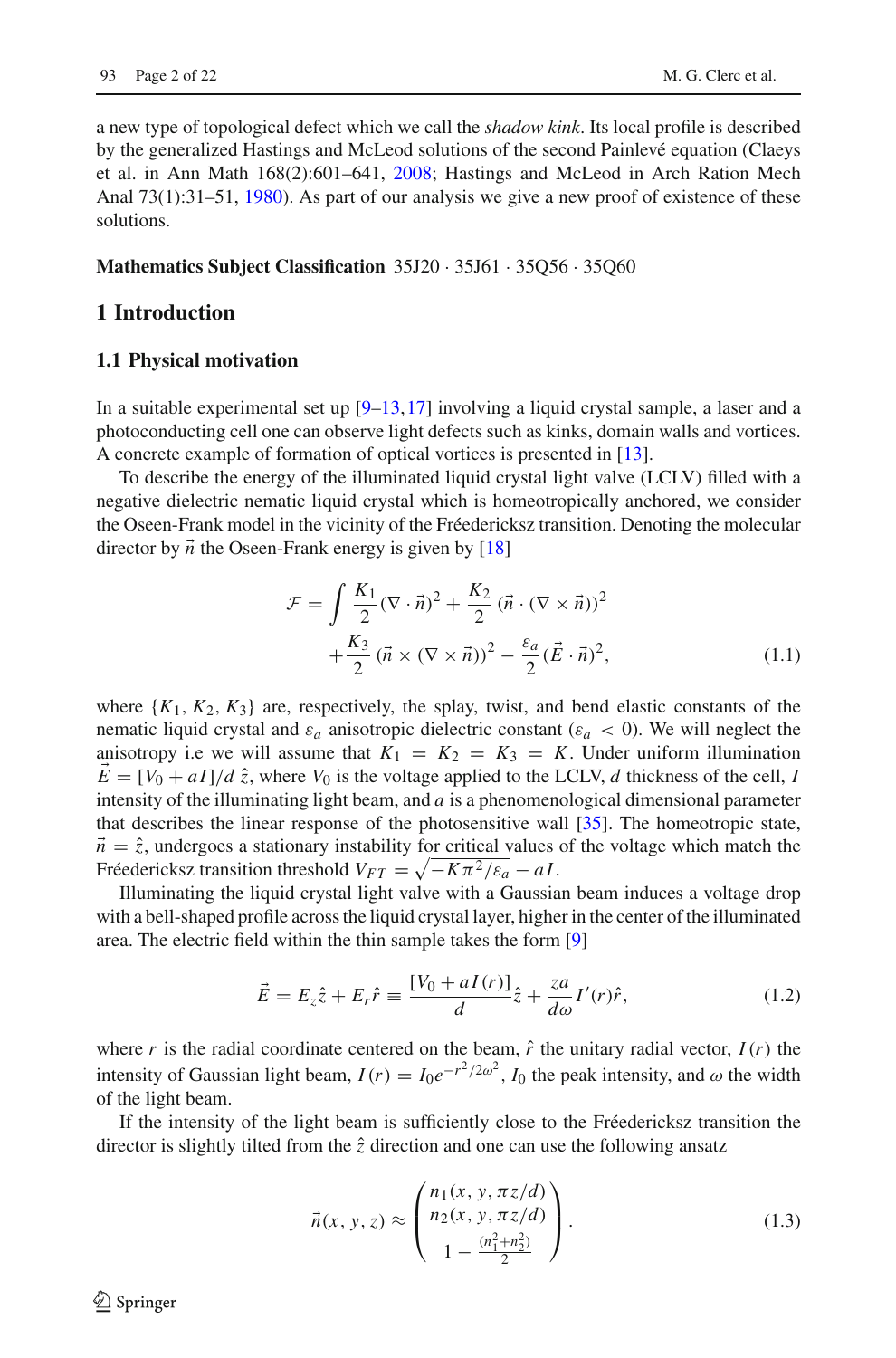Introducing the above ansatz in the energy functional  $\mathcal F$  and taking the limit of the thickness of the sample  $d \to 0$  one obtains the following problem (written here for simplicity in a non dimensional form) [\[9,](#page-20-0)[11](#page-21-6)[,21\]](#page-21-7)

<span id="page-2-0"></span>
$$
G(u) = \int_{\mathbb{R}^2} \frac{\epsilon}{2} |\nabla u|^2 - \frac{1}{2\epsilon} \mu(x, y)|u|^2 + \frac{1}{4\epsilon} |u|^4
$$
  
-a  $(f_1(x, y)u_1 + f_2(x, y)u_2),$  (1.4)

where  $u = (u_1, u_2)$ :  $\mathbb{R}^2 \to \mathbb{R}^2$  is an order parameter describing the tilt of  $\vec{n}$  from the  $\hat{z}$ direction in the thin sample limit,  $\epsilon \ll 1$  is proportional to the width of the Gaussian beam and in radial co-ordinates

$$
\mu(x, y) = e^{-r^2} - \chi,
$$
  
\n
$$
f(x, y) = -\frac{1}{2}e^{i\theta}\frac{d}{dr}[e^{-r^2} - \chi] = e^{i\theta}re^{-r^2},
$$
  
\n
$$
(x, y) = re^{i\theta},
$$
\n(1.5)

and  $\chi \in (0, 1)$  is a fixed constant. The function  $\mu$  describes light intensity and is sign changing due to the fact that the light is applied to the sample locally and areas where  $\mu < 0$ are interpreted as shadow zones while areas where  $\mu > 0$  correspond to illuminated zones. The function *f* describes the electric field induced by the light due to the photo conducting bluewall mounted on top of the sample [\[9\]](#page-20-0). Experiments show that as the intensity of the applied laser light represented here explicitly by the parameter *a* increases, defects such as light vortices appear first on the border of the illuminated zone and then in its center. This transition takes places suddenly once a threshold value of *a* is attained. At large values of *a* vortices have local profiles resembling the profile of the standard vortex of degree  $+1$  in the Ginzburg–Landau theory. At low values of *a* vortices are located in the shadow area (we call them shadow vortices) and their local profiles are very different than that of the standard ones. In particular while the amplitude of the standard vortex is of order  $O(1)$  in  $\epsilon$  the amplitude of the shadow vortex is of order  $O(\epsilon^{1/3})$ . This picture is confirmed experimentally, numerically and by formal calculations [\[13](#page-21-2)]. Currently new experiments are being designed in order to realize experimentally other types of defects, such as kinks or domain walls. In the context of the model energy [\(1.4\)](#page-2-0) this amounts to assuming that  $u_2 \equiv 0$  (domain walls) or  $u = u(x)$ and  $u_2 \equiv 0$  (kinks). In the latter case the energy takes form

<span id="page-2-1"></span>
$$
E(u) = \int_{\mathbb{R}} \frac{\epsilon}{2} |u_x|^2 - \frac{1}{2\epsilon} \mu(x) u^2 + \frac{1}{4\epsilon} |u|^4 - af(x)u,
$$
 (1.6)

with  $\mu(x)$  and  $f(x)$  given by:

<span id="page-2-2"></span>
$$
\mu(x) = e^{-x^2} - \chi, \quad \chi \in (0, 1), \qquad f(x) = -\frac{1}{2}\mu'(x) = x e^{-x^2}, \tag{1.7}
$$

where  $\chi \in (0, 1)$  is fixed.

In this paper we will study global minima of the problem [\(1.6\)](#page-2-1). The energy *E*(*u*) is a real valued, one dimensional version of  $G(u)$ , yet both show a remarkable qualitative agreement. This is not surprising in view of the fact that both of them come from taking the thin sample and small tilt of the director limit of the Oseen-Frank energy  $(1.1)$ . The theoretical value of our study lies in understanding and explaining the basic mechanism of formation of the various types of defects on the basis of the analogous mechanism for the the energy  $E(u)$ . In particular we will show existence of a new type of defect, the shadow kink, appearing at the points where  $\mu$  changes sign i.e. in the shadow area of the one dimensional model. Its analog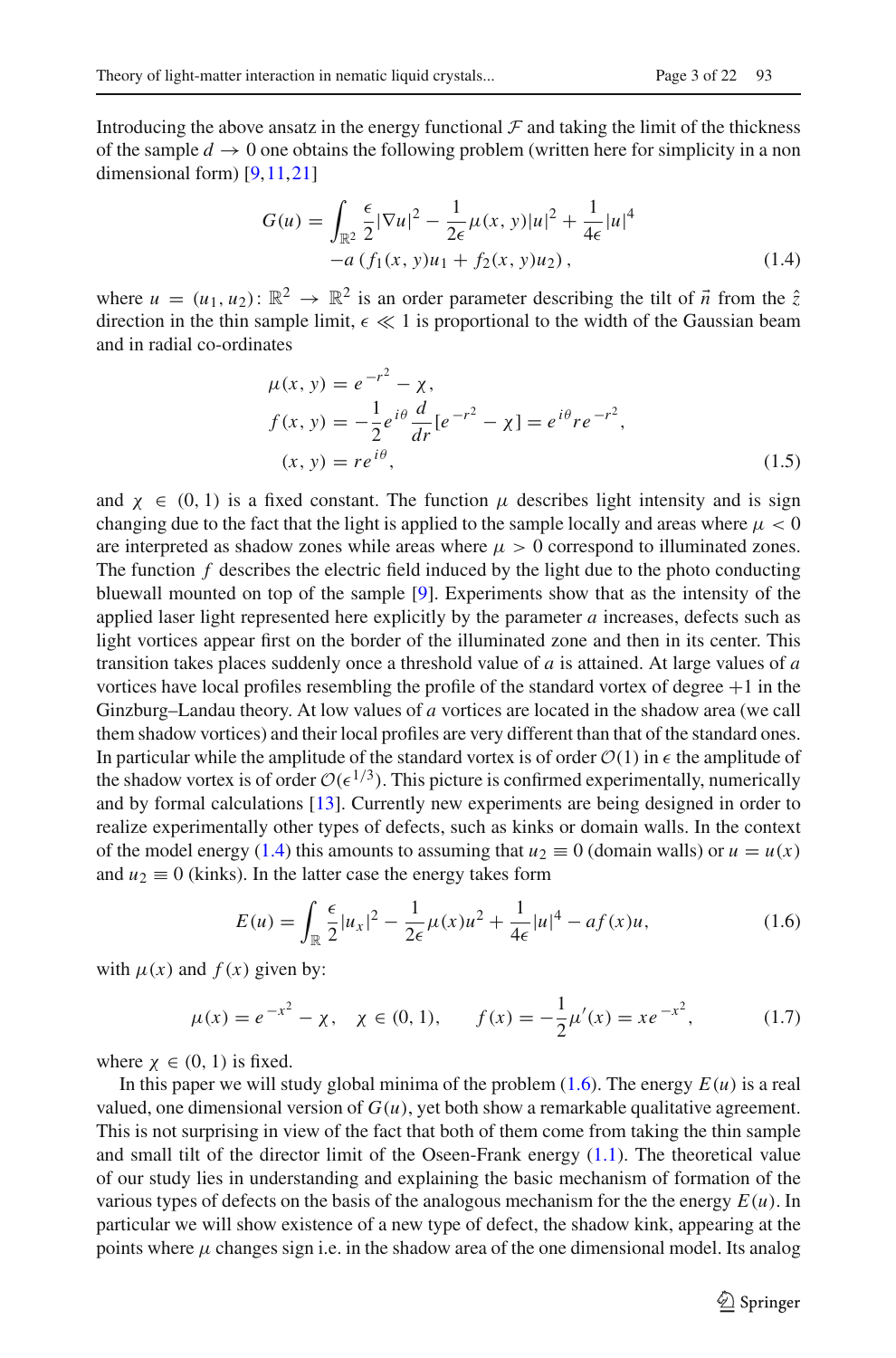for the energy *G* is the shadow vortex [\[13](#page-21-2)] and here we make a first step in understanding its local profile via the second Painlevé equation.

The model of light-matter interaction in nematic liquid crystals described above has some similarities with the model of the Bose-Einstein condensates in a rotating trap based on the Gross–Pitaevskii energy

$$
F(u) = \int_{\mathbb{R}^2} \frac{1}{2} |\nabla u|^2 + \frac{1}{2\epsilon^2} V(x) |u|^2 + \frac{1}{4\epsilon} |u|^4
$$
  
-  $\Omega x^{\perp} \cdot (iu, \nabla u)$  subject to  $||u||_{L^2} = 1$ ,

where  $\Omega \in \mathbb{R}$  is the angular velocity,  $(iu, \nabla u) = iu\nabla \overline{u} - i\overline{u}\nabla u$  and  $V(x) = x_1^2 + \Lambda x_2^2$ is a harmonic trapping potential (more general nonnegative, smooth *V* are considered as well). The role played in  $G(u)$  or  $E(u)$  by the parameter *a* is played here by the angular velocity, whose threshold values correspond to emergence of global minimizers of different nature. When  $\Omega = \mathcal{O}(|\ln \epsilon|)$  is below a critical value  $\Omega_1$  global minimizers are vortex free [\[5](#page-20-1)[,24\]](#page-21-8), while at some other critical values  $\Omega_2 > \Omega_1$  global minimizers have at least one vortex [\[24,](#page-21-8)[25](#page-21-9)], which looks locally like the radially symmetric degree  $\pm 1$  solution to the Ginzburg–Landau equation

$$
\Delta u + u(1 - |u|^2) = 0, \quad \text{in } \mathbb{R}^2.
$$

At still higher values of  $\Omega = \mathcal{O}(\frac{1}{\epsilon})$  the so called giant vortex becomes the equilibrium state of the Bose-Einstein condensate [\[4\]](#page-20-2) (see also [\[2](#page-20-3)]). All these localized structures have exact analogues for our one dimensional model. This could be surprising at first so let us explain this point. Due to the mass constraint we can recast the Gross–Pitaevskii energy in the form somewhat similar to *G*

<span id="page-3-1"></span>
$$
F(u) = \int_{\mathbb{R}^2} \frac{1}{2} |\nabla u|^2 + \frac{1}{4\epsilon^2} \left[ \left( |u|^2 - a(x) \right)^2 - \left( a^-(x) \right)^2 \right]^2 - \Omega x^\perp \cdot (iu, \nabla u), \quad (1.8)
$$

where  $a(x) = a_0 - V(x)$ ,  $a_0$  is determined so that  $\int_{\mathbb{R}^2} a^+ = 1$  and  $a^{\pm}$  are the positive and negative parts of the function *a*. Additionally, the splitting of this functional corresponding to density and phase of *u* found in [\[33](#page-21-10)] shows that on the nonlinear level the two models should have many properties in common. To get an idea of what we have in mind let us demonstrate the similarity between the case when  $a = 0$  in *E* and  $\Omega = 0$  in *F*. The former problem becomes to minimize

$$
E(u) = \int_{\mathbb{R}} \frac{\epsilon}{2} |u_x|^2 - \frac{1}{2\epsilon} \mu(x) u^2 + \frac{1}{4\epsilon} |u|^4
$$

and the latter to minimize

$$
F(u) = \int_{\mathbb{R}^2} \frac{1}{2} |\nabla u|^2 + \frac{1}{4\epsilon^2} \left[ \left( |u|^2 - a(x) \right)^2 - \left( a^-(x) \right)^2 \right]^2.
$$

Intuitively the global minimizers should be respectively:  $u = \sqrt{\mu^+}$  and  $u = \sqrt{a^+}$  (this is the Thomas-Fermi limit of Bose-Einstein condensate). The problem is that both of these functions are not smooth at their zero level sets. Because of this the true minimizers will exhibit a boundary layer behavior near the zero level set of  $a^+$  or  $\mu$  and their local profiles, after suitable scaling, are given by the unique, positive solution of the second Painlevé equation [\[22\]](#page-21-1)

<span id="page-3-0"></span>
$$
y'' - xy - 2y^3 = 0, \quad \text{in } \mathbb{R}, \tag{1.9}
$$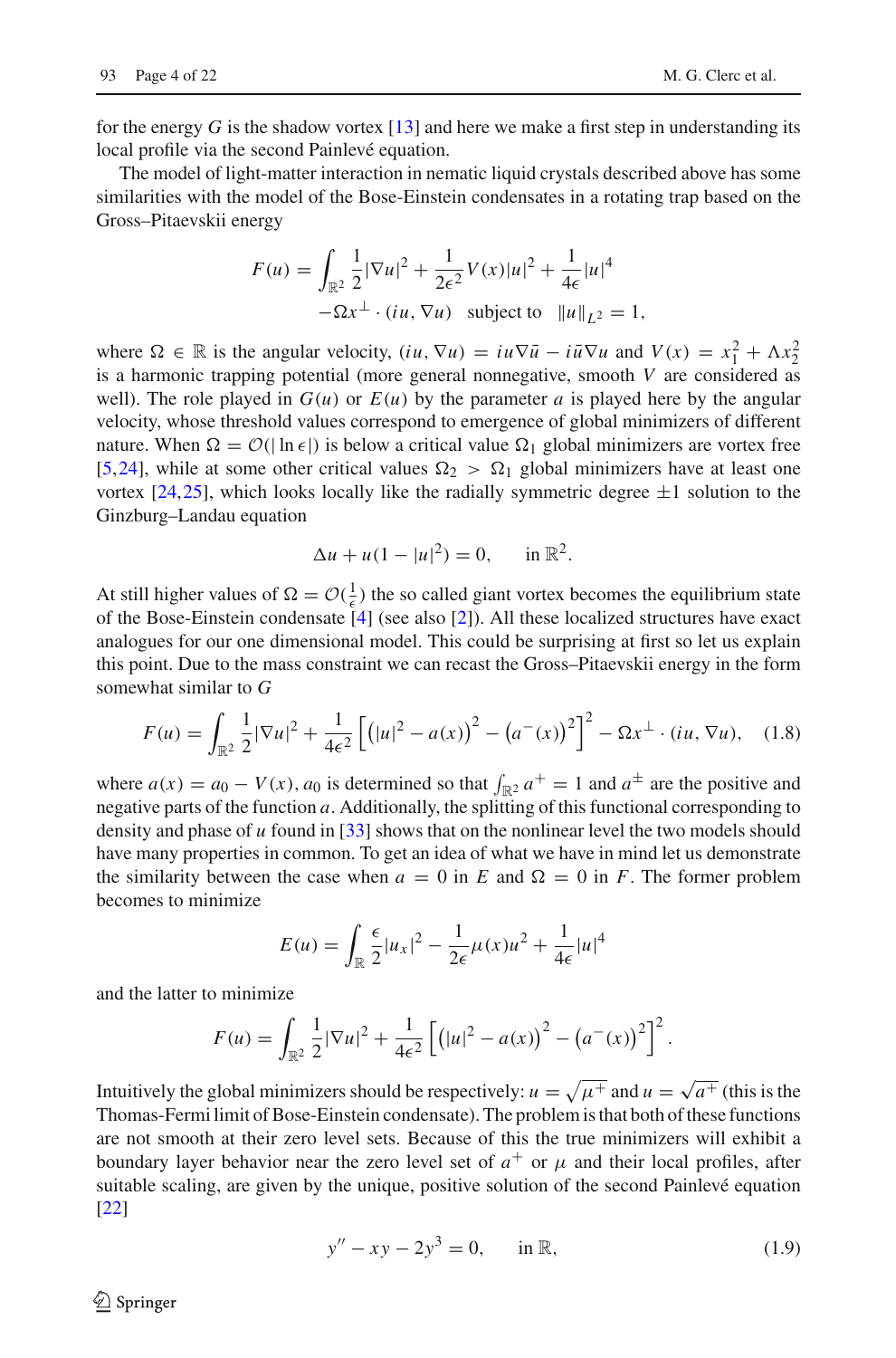such that

<span id="page-4-1"></span>
$$
y(x) \to 0, \quad x \to \infty, \quad y(x) \sim \sqrt{-x/2} \quad x \to -\infty. \tag{1.10}
$$

This phenomenon is also known as the corner layer and it is present in the context of the Bose-Einstein condensates [\[3](#page-20-4)[,29\]](#page-21-11) as well as in many other problems, see for example [\[6](#page-20-5)[,7,](#page-20-6) [30,](#page-21-12)[31](#page-21-13)[,37\]](#page-21-14). In the next section we will see that the shadow kink, which is the one dimensional analog of the shadow vortex and is the global minimizer of  $E(u)$  is described locally by a solution of the second Painlevé equation

<span id="page-4-0"></span>
$$
y'' - xy - 2y^3 - \alpha = 0, \quad \text{in } \mathbb{R}, \tag{1.11}
$$

with  $\alpha \neq 0$  leading to a quite different behaviour than the corner layer. Equation [\(1.11\)](#page-4-0) has been studied by Painlevé and others since the early 1900's and is a part of a hierarchy of the Painlevé equations, which in turn is a part of a larger hierarchy of equations characterised by the fact that the only movable singularities of their solutions are poles (see for example [\[28\]](#page-21-15)). One of the most interesting aspects of these equations is how ubiquitous they are in applications. To mention a few examples besides the Bose-Einstein condensates discussed above: the problem of finding self-similar solution of the KdV equation is reduced to  $(1.11)$  by a change of variables (see [\[1\]](#page-20-7) and [\[20](#page-21-16)] for more about the connection of  $(1.11)$ with the theory of integrable systems); the theory of random matrices  $[15,19]$  $[15,19]$ ; superconductivity  $[14,23,34]$  $[14,23,34]$  $[14,23,34]$  $[14,23,34]$ ; for even more applications we refer to  $[26,32,36]$  $[26,32,36]$  $[26,32,36]$  $[26,32,36]$  and the references therein.

In view of this discussion existence of the shadow kink should have consequences that go beyond the one dimensional model [\(1.6\)](#page-2-1) considered here. Indeed our result suggests that  $(1.11)$  with  $\alpha \neq 0$  should play an important role in various boundary layer phenomena and for this it is necessary to understand special solutions of the Painlevé equation beyond the case  $\alpha = 0$ . In fact one of our contributions in this paper is to find new proof of existence of solutions of  $(1.11)$  and to characterize them from the variational point of view as we explain below. Furthermore, the analogy between the problem of minimization of the energy functionals *E* and *G*, on the one hand, and formal relation between *E* and the Gross–Pitaevski energy functional, on the other hand, suggest that the behaviour of the Bose-Einstein condensates between the threshold values of the angular velocity  $\Omega_1 < \Omega_2$  is described by a new type of topological defect, the shadow vortex. Therefore it is important to show rigorously existence of shadow vortices for the energy *G* and here we make the first step in this direction considering a simpler case of the energy *E*.

To explain this let us briefly discuss one of the results of this paper which deals directly with the second Painlevé equation  $(1.11)$  and gives new proof of existence of special type of solution. In [\[22](#page-21-1)] Hastings and McLeod considered [\(1.9\)](#page-3-0) and showed existence of a unique solution with [\(1.10\)](#page-4-1) as the asymptotic conditions at  $\pm\infty$ . In [\[15\]](#page-21-0) it was proven that for any  $\alpha \neq 0$  Eq. [\(1.11\)](#page-4-0) has two distinct solutions which converge to 0 as  $x \to \infty$ . One of these generalized Hastings–McLeod solutions is nonnegative and the other is sign changing. This result, which was conjectured on the basis of numerical simulations in [\[16\]](#page-21-24), was first proven in [\[15\]](#page-21-0) (the proof relies on [\[27](#page-21-25)] and [\[26](#page-21-21)]). Another proof of existence was given in [\[38\]](#page-21-26). These solutions of the second Painlevé equation give formally the local profiles of the shadow kink which is different from the corner layer type of behaviour determined by [\(1.9\)](#page-3-0). We conjecture that minimizers of the Gross–Pitaevski energy in the intermediate regime  $\Omega_1 < \Omega < \Omega_2$  may also have similar profile near the zero level set of the function  $a(x)$  in  $(1.8).$  $(1.8).$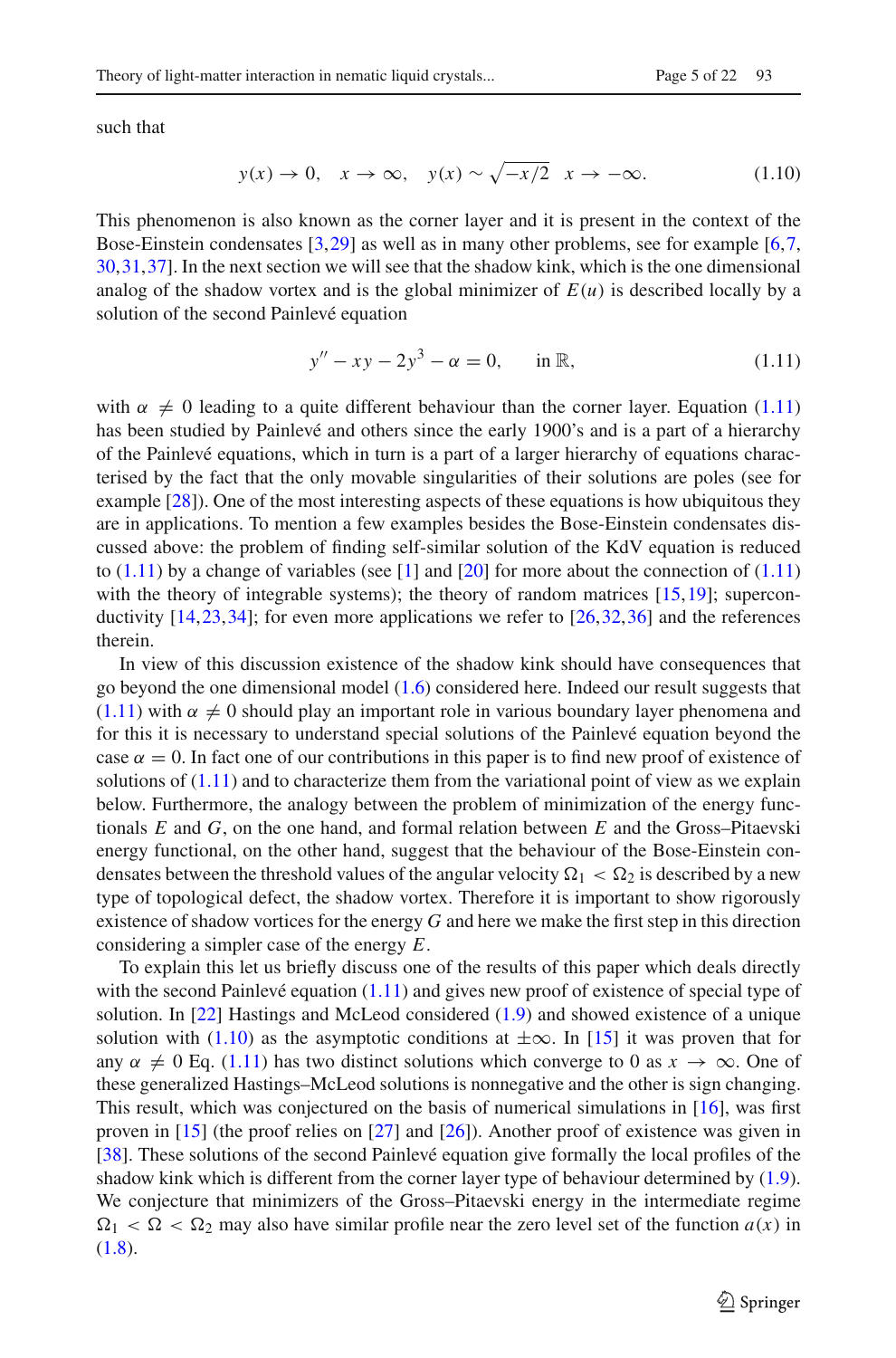#### **1.2 Statements of the main results**

More generally than in  $(1.7)$  in what follows we assume that:

$$
\begin{cases} \n\mu \in C^1(\mathbb{R}) \cap L^{\infty}(\mathbb{R}) \text{ is even, } \mu' < 0 \text{ in } (0, \infty), \quad \text{and} \quad \mu(\xi) = 0 \text{ for a unique } \xi > 0, \\ \nf \in L^1(\mathbb{R}) \cap L^{\infty}(\mathbb{R}) \cap C(\mathbb{R}) \text{ is odd, } f(x) > 0, \quad \forall x > 0. \n\end{cases} \tag{1.12}
$$

The assumption that  $\mu$  is even is made here for the sake of simplicity. It is only utilized in the Proof of Theorem [1.1](#page-5-0) to deduce the evenness of the global minimizer for  $a = 0$  (cf. Step [2\)](#page-9-0), and to simplify the expression of the comparison functions in Step [5.](#page-11-0) Our statements can easily be adjusted if  $\mu' < 0$  in  $(0, \infty)$ ,  $\mu' > 0$  in  $(-\infty, 0)$ ,  $\mu(\xi) = 0$  for a unique  $\xi > 0$ ,  $\mu(\xi') = 0$  for a unique  $\xi' < 0$ . We just mention that without symmetry, the global minimizer may prefer for  $0 < a < a_*$ , either the profile  $\sqrt{\mu^+}$  or  $-\sqrt{\mu^+}$ , depending on the sign of  $\int_{\xi'}^{\xi} \sqrt{\mu} f$ .

We consider the energy

<span id="page-5-2"></span><span id="page-5-1"></span>
$$
E(u) = \int_{\mathbb{R}} \left( \frac{\epsilon}{2} |u'(x)|^2 - \frac{1}{2\epsilon} \mu(x) u^2(x) + \frac{1}{4\epsilon} |u(x)|^4 - af(x) u(x) \right) dx,
$$
  
\n
$$
u \in H^1(\mathbb{R}).
$$
\n(1.13)

In this paper we will keep  $a \ge 0$  fixed and  $\epsilon \ll 1$ . Under assumptions [\(1.12\)](#page-5-1), there exists  $v \in H^1(\mathbb{R})$  such that  $E(v) = \min_{H^1(\mathbb{R})} E$ . In addition,  $v \in C^2(\mathbb{R})$  is a classical solution of the O.D.E.

<span id="page-5-3"></span><span id="page-5-0"></span>
$$
\epsilon^2 v''(x) + \mu(x)v(x) - v^3(x) + \epsilon af(x) = 0, \quad \forall x \in \mathbb{R}.
$$
 (1.14)

Note that due to the symmetries in  $(1.12)$ , the energy  $(1.13)$  and Eq.  $(1.14)$  are invariant under the odd symmetry  $v(x) \mapsto -v(-x)$ .

Next we discuss the dependence of the global minimizer on *a*.

**Theorem 1.1** *The following statements hold.*

- (i) When  $a = 0$  *the global minimizer* v *is even, and positive up to change of* v *by*  $-v$ *.*
- (ii) *For a*  $> 0$ *, the global minimizer* v *has a unique zero*  $\bar{x}$  *such that*

<span id="page-5-6"></span>
$$
|\bar{x}| \le \xi + \mathcal{O}(\sqrt{\epsilon}), \text{ and } v(x) > 0, \forall x > \bar{x}, \text{ while } v(x) < 0, \forall x < \bar{x}. \tag{1.15}
$$

(iii) *Suppose that*

<span id="page-5-4"></span>
$$
a^* := \sup_{x \in [-\xi, 0)} \frac{\sqrt{2}((\mu(0))^{3/2} - (\mu(x))^{3/2})}{3 \int_x^0 |f| \sqrt{\mu}} < \infty.
$$
 (1.16)

*For all a* >  $a^*, \bar{x} \to 0$  *as*  $\epsilon \to 0$ *, and the global minimizer v satisfies* 

<span id="page-5-5"></span>
$$
\lim_{\epsilon \to 0} v(\bar{x} + \epsilon s) = \sqrt{\mu(0)} \tanh(s\sqrt{\mu(0)/2}),
$$
\n
$$
\lim_{\epsilon \to 0} v(x + \epsilon s) = \begin{cases}\n\sqrt{\mu(x)} & \text{for } 0 < x < \xi, \\
-\sqrt{\mu(x)} & \text{for } -\xi < x < 0, \\
0 & \text{for } |x| \ge \xi,\n\end{cases}
$$
\n(1.17)

*in the*  $C^1_{\text{loc}}(\mathbb{R})$  *sense.* 

 $\mathcal{L}$  Springer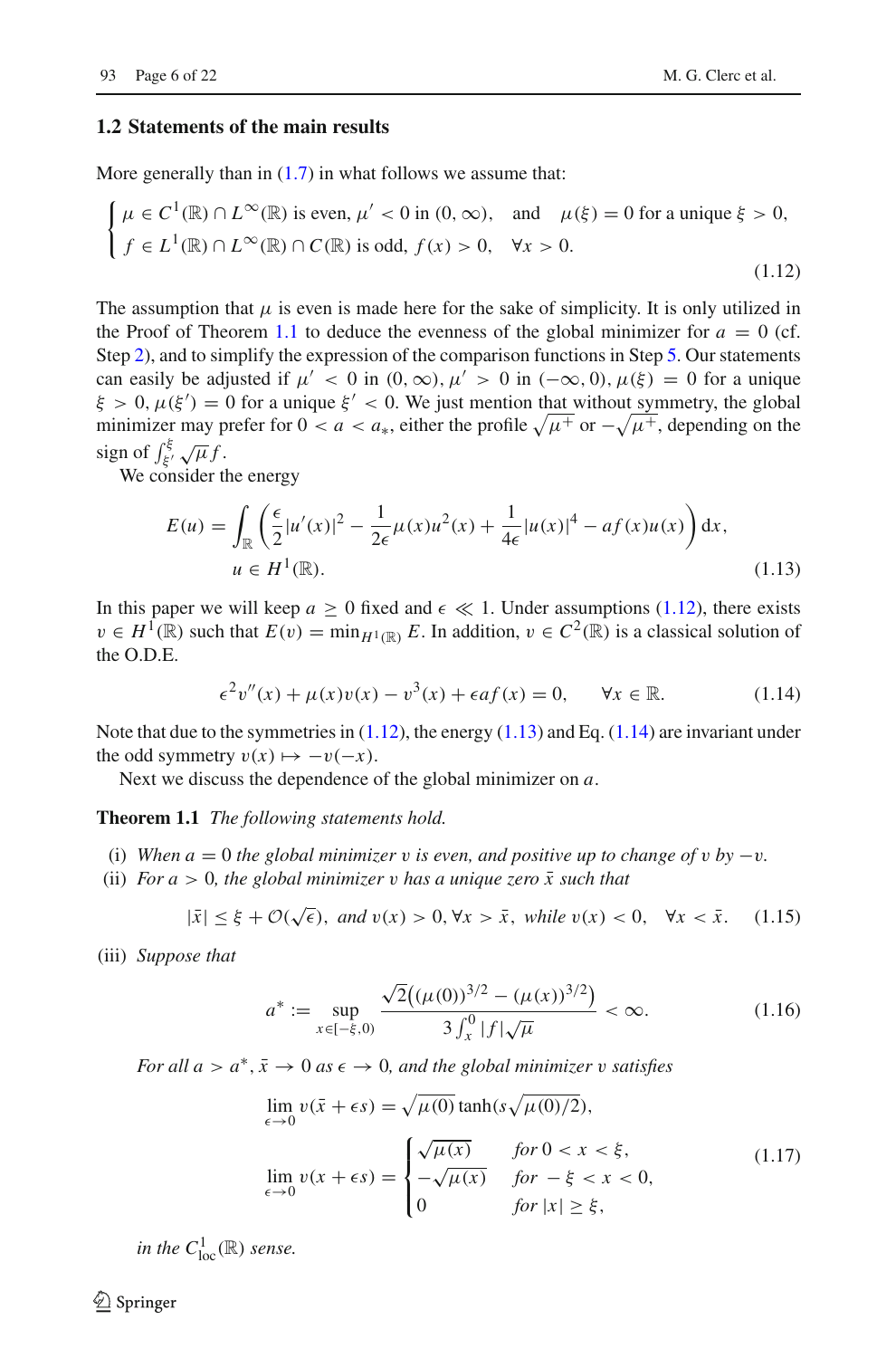(iv) *Let*

$$
a_* := \inf_{x \in (-\xi, 0]} \frac{\sqrt{2}(\mu(x))^{3/2}}{3 \int_{-\xi}^x |f| \sqrt{\mu}} \in (0, \infty), \text{ and note that } a_* \le a^*.
$$

*Up to change of*  $v(x)$  *by*  $-v(-x)$ *, for all a* ∈  $(0, a_*)$ *,*  $\bar{x} \rightarrow -\xi$  *as*  $\epsilon \rightarrow 0$ *, and* 

<span id="page-6-0"></span>
$$
\lim_{\epsilon \to 0} v(x + s\epsilon) = \begin{cases} \sqrt{\mu(x)} & \text{for } |x| < \xi, \\ 0 & \text{for } |x| \ge \xi, \end{cases} \tag{1.18}
$$

in the  $C_{\text{loc}}^1(\mathbb{R})$  sense. The above asymptotic formula holds as well when  $a=0$ . Moreover, *when*  $f = -\frac{\mu'}{2}$  *we have*  $a_* = a^* = \sqrt{2}$ .

We observe that [\(1.16\)](#page-5-4) holds for instance provided  $\mu$  is twice differentiable at 0, and  $f'(0) > 0$ cf. Step  $6$  of the proof below. We note also that convergence in  $(1.17)$  and  $(1.18)$  can be improved to  $C^2$  convergence on compacts of  $\mathbb R$  by a straightforward bootstrap argument (provided  $f \in C^1(\mathbb{R})$ ). One can see intuitively why the transition occurs near the origin for *a* > *a*<sup>∗</sup> by considering the term  $-\int_{\mathbb{R}} af(x)u(x)dx$ , whose contribution in [\(1.13\)](#page-5-2) increases with *a*. When *u* vanishes at 0, the value of  $-\int_{\mathbb{R}} f u$  is minimal, since *u* and *f* have the same sign. This gain of energy compensates the cost of a transition near the origin for  $a > a^*$ .

The preceding theorem justifies the name *shadow kink* for the global minimizer when  $a \in (0, a_*)$ . Indeed, when  $a > a^*$  the global minimizer has a profile of suitably re-scaled and modulated hyperbolic tangent. This is not surprising since  $H(x) = \tanh(x/\sqrt{2})$  is a solution of the Allen-Cahn equation

<span id="page-6-1"></span>
$$
H'' + H - H^3 = 0, \quad \text{in } \mathbb{R}, \tag{1.19}
$$

and it is a standard, local profile of topological defects such as kinks or domain walls appearing in many phase transition problems. On the other hand, when  $a < a_*$  the zero of the global minimizer occurs near the point where  $\xi$  changes its sign i.e. between the illuminated zone and the dark zone in the nematic liquid crystal experiment. Because of this, unlike in the case of the standard kink, the shadow kink is hard to detect experimentally. To understand qualitative properties of the global minimizers described above it helps to consider the roots of the equation:

<span id="page-6-2"></span>
$$
-u^{3} + \mu(x)u + \epsilon af(x) = 0.
$$
 (1.20)

Note that transitions of the global minimizers as  $\epsilon \to 0$  connect the branches  $r_{\epsilon,\pm}$  either near  $x = \pm \xi$  (the shadow kink) or at  $x = 0$  (the standard kink).

From the preceding discussion we see that when the parameter *a* changes from  $a < a_*$ to  $a > a^*$  the global minimizer changes its character very significantly and in the particular case  $a_* = a^*$  an abrupt transition between the shadow kink and the standard kink takes place. One may speculate that both the shadow and the standard kink are local minimizers and that  $a_* = a^*$  is the Maxwell point of the energy functional.

Next we will study local profiles of the global minimizers near the points  $\pm \xi$ , that is the zeros of  $\mu$ . Our goal is to show that the shadow kink is indeed different than the standard kink, and its local profile near the point of sign change is nothing like the solution  $(1.19)$ . We recall the second Painlevé equation

<span id="page-6-3"></span>
$$
y''(s) - sy(s) - 2y^{3}(s) - \alpha = 0, \quad \forall s \in \mathbb{R}.
$$
 (1.21)

 $\circled{2}$  Springer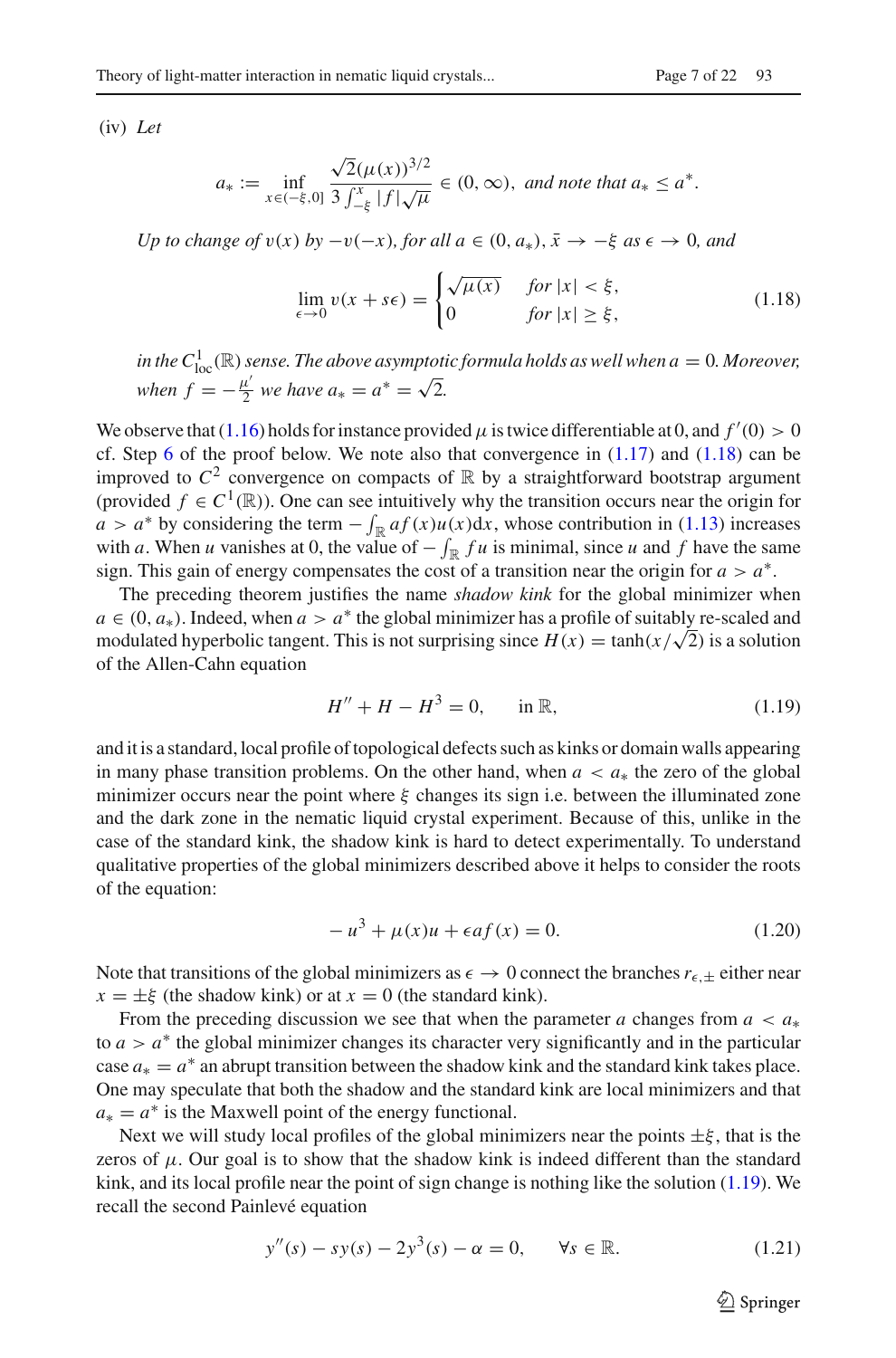

<span id="page-7-2"></span>**Fig. 1** The roots of Eq. [\(1.20\)](#page-6-2). *Left* with  $a > 0$ ; *Right*: with  $a = 0$ 

We will now define the notion of minimal solutions of  $(1.21)$ . Let us denote

$$
E_{\rm P_{II}}(u, I) = \int_I \left[ \frac{1}{2} |u'|^2 + \frac{1}{2} s u^2 + \frac{1}{2} u^4 + \alpha u \right]
$$

By definition a solution of  $(1.21)$  is minimal if

$$
E_{\rm P_{II}}(y, \text{supp}\,\phi) \leq E_{\rm P_{II}}(y + \phi, \text{supp}\,\phi)
$$

<span id="page-7-3"></span>for all  $\phi \in C_0^{\infty}(\mathbb{R})$ . This notion of minimality is standard for many problems in which the energy of a localized solution is actually infinite due to non compactness of the domain.

**Theorem 1.2** *(*Local profile of the global minimizer*) Let* v *be the global minimizer of E for*  $a \geq 0$ *, let*  $\mu_1 := \mu'(\xi) < 0$ *, and let* 

$$
w^{\pm}(s) = \pm 2^{-1/2} (-\mu_1 \epsilon)^{-1/3} v \left( \pm \xi \pm \epsilon^{2/3} \frac{s}{(-\mu_1)^{1/3}} \right).
$$

*As*  $\epsilon \to 0$ , the function  $w^{\pm}$  converges in  $C^{1}_{loc}(\mathbb{R})$  up to subsequence, to a bounded at  $\infty$ , *minimal solution of* [\(1.21\)](#page-6-3) *with*  $\alpha = \frac{af(\xi)}{\sqrt{2}\mu_1} < 0$ .

<span id="page-7-1"></span>In order to be more precise about the limit of  $w^{\pm}$  we state:

**Theorem 1.3** (A generalisation of the Hastings–McLeod result) *The following statements hold.*

- (i) *For any*  $\alpha \leq 0^1$  $\alpha \leq 0^1$  *the second Painlevé equation has a positive minimal solution y, which is strictly decreasing (y* < 0*) and such that*
	- (a) *When*  $\alpha = 0$

<span id="page-7-4"></span>
$$
y(s) \sim Ai(s), \qquad s \to \infty
$$
  

$$
y(s) \sim \sqrt{|s|/2}, \qquad s \to -\infty
$$
 (1.22)

*Moreover, this is the only nonnegative minimal solution, bounded at*  $\infty$ *.* 

<span id="page-7-0"></span><sup>&</sup>lt;sup>1</sup> By changing *y* by  $-y$ , we obtain the solutions of [\(1.21\)](#page-6-3) corresponding to  $\alpha \ge 0$ .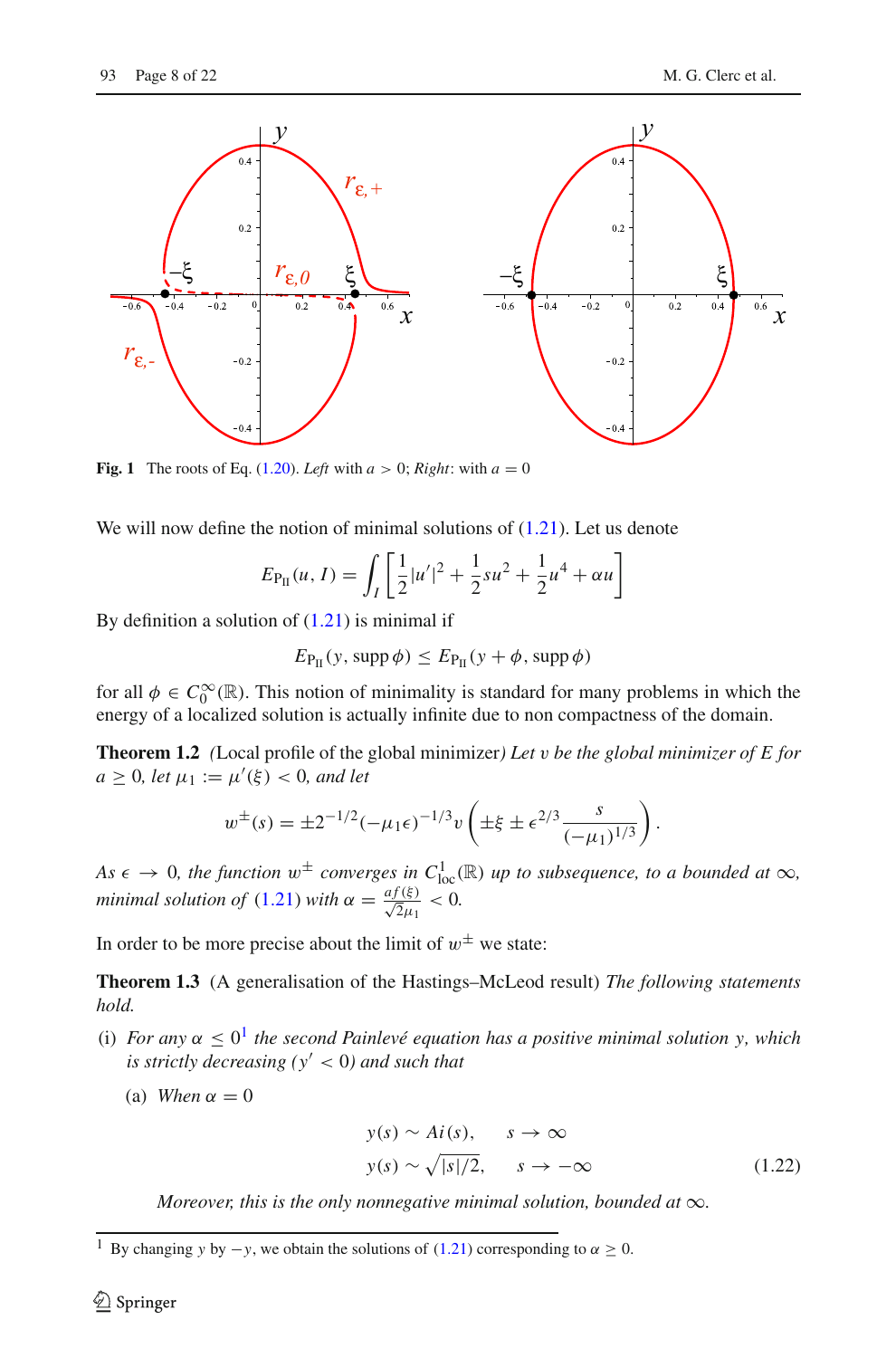(b) *When*  $\alpha < 0$ 

<span id="page-8-0"></span>
$$
y(s) \sim \frac{|\alpha|}{s}, \quad s \to \infty
$$
  

$$
y(s) \sim \sqrt{|s|/2}, \quad s \to -\infty
$$
 (1.23)

(ii) *When*  $\alpha < 0$  *and* y is a minimal solution bounded at  $\infty$ , such that it vanishes at  $s = \overline{s}$ *then*

<span id="page-8-1"></span>
$$
y(s) \sim \frac{|\alpha|}{s}, \quad s \to \infty
$$
  

$$
y(s) \sim -\sqrt{|s|/2}, \quad s \to -\infty
$$
 (1.24)

From this we have as a corollary:

**Corollary 1.4** *If v is the global minimizer of E for*  $a > 0$  *and if*  $v > 0$  *on*  $[0, \infty)$  *(resp.*) v ≤ 0 *on* (−∞, 0]*), then* w<sup>+</sup> *(resp.* w−*) converges to the solution y, described in Theorem* [1.3](#page-7-1) *(i).*

We recall that when  $\alpha = 0$  existence of a positive solution was proven in [\[22](#page-21-1)] by Hastings and McLeod. In [\[15\]](#page-21-0) the notion of the generalized Hastings–McLeod solutions was introduced and the following was shown about them: when  $-1/2 < \alpha < 0$  there is a sign changing solution and when  $\alpha < -1/2$  there is a positive solution (the constant  $\alpha$  in [\[15\]](#page-21-0) is taken with opposite sign, we adopt their result to our notation). Our theorem states that the positive solution exists in fact for all  $\alpha$ . It should also be mentioned that in [\[38](#page-21-26)] another proof of existence of the sign changing solutions has been given. Together with numerical simulations it seems to suggest that the range of  $\alpha$  for which the sign changing solution exists is bigger than then one given in [\[15\]](#page-21-0).

Part (i) (a) of Theorem [1.3](#page-7-1) characterizes the Hastings–McLeod solution ( $\alpha = 0$ ) as minimal. This property holds also for solutions described in part (i) (b) of this theorem and it explains why they are energetically privileged in the boundary layer behaviour seen in various physical systems. The minimality property holds for  $H(x) = \tanh(x/\sqrt{2})$  in the Allen-Cahn equation and the vortex of degree  $\pm 1$  in the Ginzburg–Landau theory and it appears to be a universal fact about topologically nontrivial and physically relevant defects. On the basis of of numerical simulations of the global minimizers of *E* and existence results in [\[15\]](#page-21-0) and [\[38\]](#page-21-26) we expect that minimal solution described in Theorem [1.3](#page-7-1) (ii) coincide with the sign changing, bounded at  $\infty$  solution of the Painlevé equation.

In the rest of this paper we give proofs of the results stated above.

#### **2 Proof of Theorem [1.1](#page-5-0)**

**Step 1** *(Existence of a global minimizer)*

**Lemma 2.1** *There exists*  $v \in H^1(\mathbb{R})$  *such that*  $E(v) = \min_{H^1(\mathbb{R})} E$ . As a consequence, v is *a classical solution of* [\(1.14\)](#page-5-3)*.*

*Proof* We first show that inf{ $E(u)$ :  $u \in H^1_{loc}(\mathbb{R})$ } >  $-\infty$ . To see this, we regroup the last three terms in the integral of  $E(u)$ . Setting  $I_{\eta} := \{x \in \mathbb{R} : \mu(x) + \eta > 0\}$ , for  $\eta > 0$ sufficiently small such that  $I_n$  is bounded, we have

$$
-\frac{1}{2\epsilon}\mu(x)u^2 + \frac{1}{8\epsilon}|u|^4 < 0 \Longleftrightarrow u^2 < 4\mu \Longrightarrow x \in I_\eta,
$$

 $\circled{2}$  Springer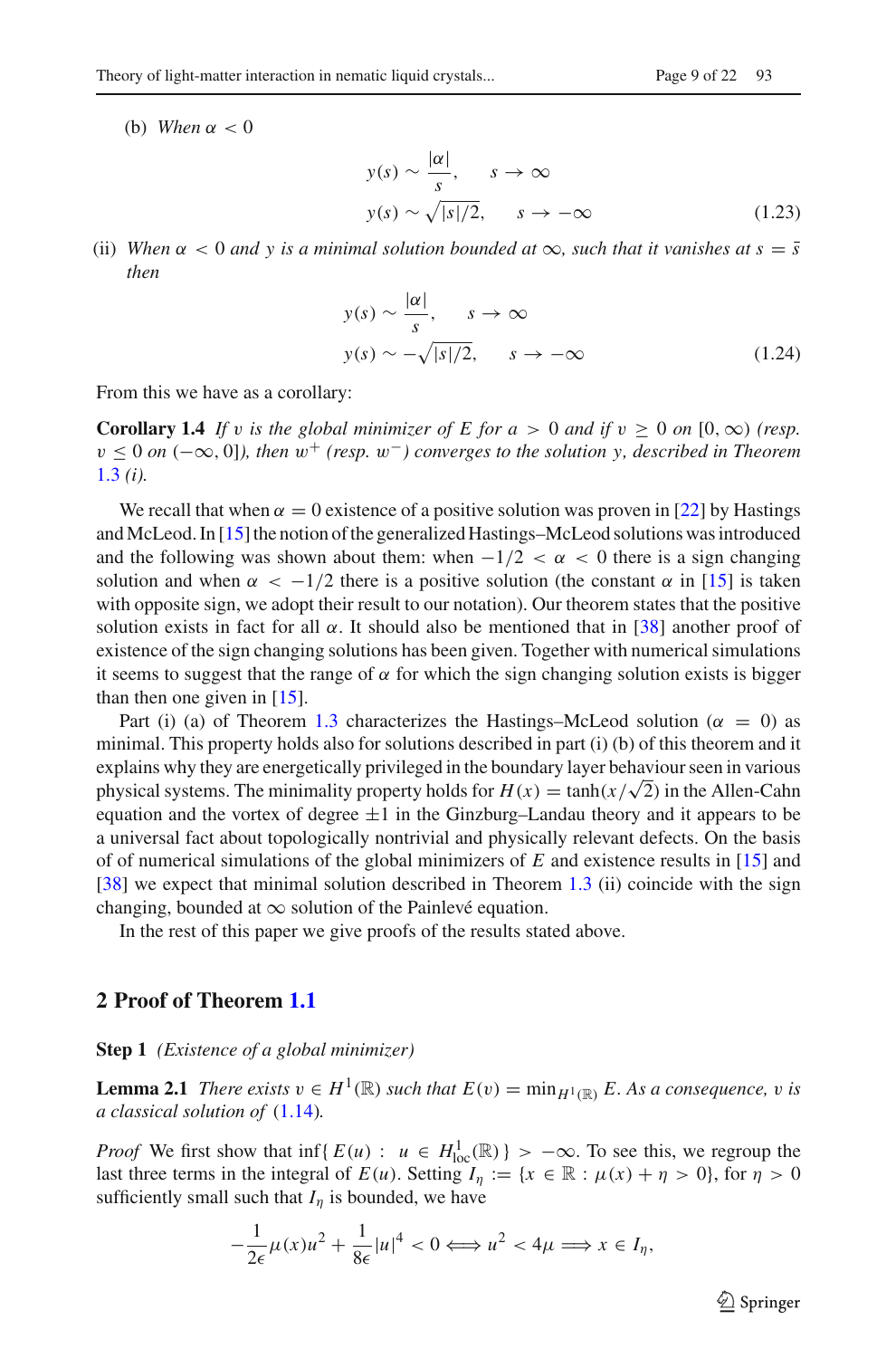thus

$$
-\frac{1}{2\epsilon}\mu(x)u^2 + \frac{1}{8\epsilon}|u|^4 \geq -\frac{2}{\epsilon}\|\mu\|_{L^\infty}^2 \chi_\eta,
$$

where  $\chi_n$  is the characteristic function of  $I_n$ . On the other hand,

$$
\frac{1}{8\epsilon}|u|^4 - af(x)u < 0 \Longrightarrow |u|^3 \leq 8a\epsilon|f| \Longrightarrow |fu| \leq (8a\epsilon)^{1/3}|f|^{4/3},
$$

thus

$$
\frac{1}{8\epsilon}|u|^4 - af(x)u \ge -a(8a\epsilon)^{1/3}|f|^{4/3}.
$$

Next, we notice that  $E(u) \in \mathbb{R}$  for every  $u \in H^1(\mathbb{R})$ , thanks to the imbedding  $H^1(\mathbb{R}) \subset$  $L^p(\mathbb{R})$ , for  $2 \le p \le \infty$ . Now, let  $m := \inf_{H^1} E > -\infty$ , and let  $u_n$  be a sequence such that  $E(u_n) \to m$ . Repeating the previous computation, we can bound

$$
\int_{\mathbb{R}} \frac{\epsilon}{2} |u'_n|^2 + \frac{\eta}{2\epsilon} u_n^2 = E(u_n) + \int_{\mathbb{R}} \frac{1}{2\epsilon} (\mu(x) + \eta) u_n^2 - \frac{1}{4\epsilon} |u_n|^4 + a f(x) u_n
$$
  

$$
\leq E(u_n) + \frac{2}{\epsilon} (\|\mu\|_{L^\infty} + \eta)^2 |I_\eta| + a(8a\epsilon)^{1/3} \int_{\mathbb{R}} |f|^{4/3}.
$$

From this expression it follows that  $||u_n||_{H^1(\mathbb{R})}$  is bounded. As a consequence, for a subsequence still called  $u_n$ ,  $u_n \rightharpoonup v$  weakly in  $H^1$ , and thanks to a diagonal argument we also have  $u_n \to v$  in  $L^2_{loc}$ , and almost everywhere in  $\mathbb R$ . Finally, by lower semicontinuity

$$
\int_{\mathbb{R}} |v'|^2 \le \liminf_{n \to \infty} \int_{\mathbb{R}} |u'_n|^2,
$$

and by Fatou's Lemma we have

$$
\int_{\mathbb{R}}|v|^4 \leq \liminf_{n\to\infty}\int_{\mathbb{R}}|u_n|^4, \text{ and } \int_{\mu\leq 0}-\frac{1}{2\epsilon}\mu v^2 \leq \liminf_{n\to\infty}\int_{\mu\leq 0}-\frac{1}{2\epsilon}\mu u_n^2.
$$

To conclude, it is clear that

$$
\int_{\mu>0} -\frac{1}{2\epsilon} \mu v^2 = \lim_{n\to\infty} \int_{\mu>0} -\frac{1}{2\epsilon} \mu u_n^2,
$$

<span id="page-9-0"></span>thus  $m \le E(v) \le \liminf_{n \to \infty} E(u_n) = m$ .

#### **Step 2** *(Proof of (i))*

*Proof* When  $a = 0$ , we have  $E(|v|) = E(v)$  since *E* depends on the square of v or its derivative, in particular  $|v|$  is also a minimizer and a smooth solution of the Euler-Lagrange equation. Now suppose that  $v(x_0) = 0$  for some  $x_0$ . Then, |v| has a minimum at  $x_0$ , and  $|v|(x_0) = |v|'(x_0) = 0$ . By the uniqueness result for O.D.E., it follows that  $v \equiv 0$ . However, this situation does not occur for  $\epsilon \ll 1$ . Indeed, by choosing an appropriate test function  $\phi$ with supp  $\phi \subset (-\xi, \xi)$ , one can see that  $E(\phi) < 0$  for  $\epsilon \ll 1$  (take for instance  $\phi = \sqrt{\mu + \eta}$ where  $\eta$  is a suitable cut off function supported in ( $-\xi$ ,  $\xi$ )). Thus v is positive up to change of v by  $-v$ . Finally, we notice that  $E(v, [0, \infty)) = E(v, (-\infty, 0])$ , since otherwise we can construct a function in  $H^1$  with smaller energy than v. As a consequence,  $\tilde{v}(x) = v(|x|)$  is also a minimizer, and since  $\tilde{v} = v$  on  $[0, \infty)$ , it follows by the uniqueness result for O.D.E. that  $\tilde{v} \equiv v$ . that  $\tilde{v} \equiv v$ .

**Step 3** *(Uniform bounds)*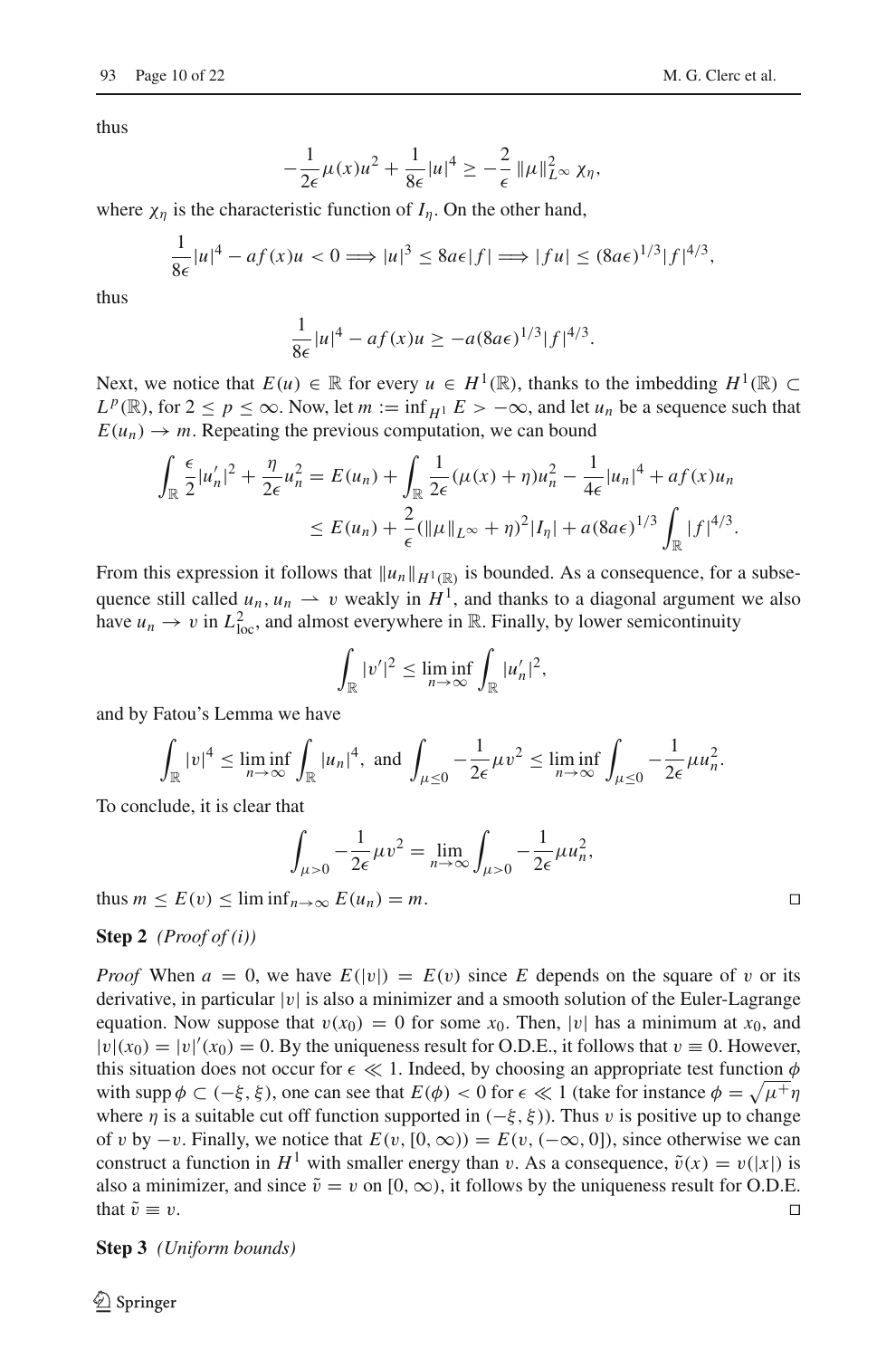<span id="page-10-0"></span>**Lemma 2.2** *For*  $\epsilon$  *and a belonging to a bounded interval, let*  $u_{\epsilon,a}$  *be a solution of* [\(1.14\)](#page-5-3) *converging to* 0 *at*  $\pm \infty$ *. Then, the solutions*  $u_{\epsilon,a}$  *are uniformly bounded.* 

*Proof* Since  $|f|, \mu, \epsilon, a$  are bounded (see [1.12\)](#page-5-1), the real roots of the cubic equation [\(1.20\)](#page-6-2) belong to a bounded interval, for all values of  $x, \epsilon, a$  (see Figure [1\)](#page-7-2).

If  $u := u_{\epsilon,a}$  takes positive values, then it attains its maximum  $0 \le \max_{\mathbb{R}} u = u(x_0)$ , at a point  $x_0 \in \mathbb{R}$ . Since

$$
0 \ge \epsilon^2 u''(x_0) = u^3(x_0) - \mu(x_0)u(x_0) - \epsilon af(x_0),
$$

we can see that  $u(x_0)$  is uniformly bounded above. In the same way, we prove the uniform lower bound. lower bound.  $\square$ 

**Step 4** *(Proof of (ii))*

**Claim 1** *When*  $a > 0$ *, the global minimizer* v *has at most one zero, denoted by*  $\bar{x}$ *. Furthermore,*  $v(x) > 0$ ,  $\forall x > \bar{x}$ , and  $v(x) < 0$ ,  $\forall x < \bar{x}$ .

*Proof of Claim 1* Let  $\bar{x} \ge 0$  be a zero of v. If  $v(x_1) < 0$  for some  $x_1 > \bar{x}$ , then  $E(v, [\bar{x}, \infty))$  $E(|v|, [\bar{x}, \infty))$ , which is a contradiction. Now, if  $v(x_2) = 0$  for some  $x_2 > \bar{x}$ , then according to what precedes v has a minimum at  $x_2$ . It follows that  $v(x_2) = v'(x_2) = 0$ , and  $v''(x_2) \ge 0$ , which is impossible, since by [\(1.14\)](#page-5-3) we have:  $\epsilon v''(x_2) = -af(x_2) < 0$ . Thus we have proved that  $v(\bar{x}) = 0$ , with  $\bar{x} \ge 0$ , implies that  $v(x) > 0$ ,  $\forall x > \bar{x}$ . Thanks to the previous argument, we also see that v cannot have another zero in the interval  $[0, \infty)$ . In the same way, one can show that v has at most one zero  $\bar{y}$  in the interval ( $-\infty$ , 0]. Furthermore,  $v(\bar{y}) = 0$ , with  $\bar{y} \le 0$ , implies that  $v(x) < 0$ ,  $\forall x < \bar{y}$ . To complete the proof, it remains to exclude the case where  $v(\bar{y}) = v(\bar{x}) = 0$ , with  $\bar{y} < 0 < \bar{x}$ . In this case, we have either  $v > 0$  or  $v < 0$  in the interval  $(\bar{y}, \bar{x})$ . Assuming the former we see that v has a minimum at  $\bar{x}$ , which is impossible by the argument at the beginning of the proof. The second statement of Claim 1 follows by a similar argument.

**Claim 2** *If*  $\epsilon > 0$  *and*  $a > 0$  *remain in a bounded interval, there exists a constant*  $\delta > 0$  $such that v has a unique zero \bar{x}$ , when  $\frac{\epsilon}{a} < \delta$ . In addition,  $|\bar{x}| \leq \xi + \mathcal{O}(\sqrt{\epsilon/a})$ .

*Proof of Claim 2* Suppose that  $x_0 < -\xi$  is such that  $v(x_0) > 0$ . We are first going to show that  $v'(x_0) > 0$ . Indeed, suppose by contradiction that  $v'(x_0) \le 0$ . Setting

$$
m := \inf\{x < x_0 : v \ge 0 \text{ on } [x, x_0]\},
$$

one can see by [\(1.14\)](#page-5-3), that v is convex on the interval  $(m, x_0]$ , and thus  $v \ge v(x_0)$  on  $(m, x_0]$ . It follows that  $m = -\infty$ , which is a contradiction since  $\lim_{x \to \infty} v = 0$ . This proves our claim. Now, let  $M > 0$  be the constant (cf. Lemma [2.2\)](#page-10-0), such that  $|v_{\epsilon,a}| \leq M$  when  $\epsilon$  and *a* remain bounded, and let  $m' = \min_{[-\xi-1,-\xi]} (-f)$ . According to Claim 1, we have  $v > 0$  on the interval  $[x_0, -\xi]$ , thus in view of [\(1.14\)](#page-5-3) we have  $v'' \ge -\frac{a}{\epsilon}f$  on  $[x_0, -\xi]$ . In particular, for any *x*<sup>0</sup> ∈ [− $\xi$  − 1, − $\xi$ ] such that *v*(*x*<sup>0</sup>) > 0, we obtain

<span id="page-10-1"></span>
$$
M \ge v(-\xi) - v(x_0) \ge m' \frac{a}{\epsilon} \frac{(\xi + x_0)^2}{2}.
$$
 (2.1)

From this inequality, we see by taking  $\delta = \frac{m'}{2M}$ , that if  $\frac{\epsilon}{a} < \delta$ , then we cannot have  $x_0 =$  $-\xi - 1$ , or in other words  $v(-\xi - 1) \le 0$ . Repeating the same analysis for  $x_0 > \xi$ , we also deduce that if  $\frac{\epsilon}{a} < \delta$  then  $v(\xi + 1) \ge 0$ . Thus, the existence of a zero of v in the interval  $[-ξ - 1, ξ + 1]$  is ensured when  $\frac{ε}{a} < δ$ . This zero denoted by  $\bar{x}$  which is unique by Claim 1, satisfies in view of (2.1):  $|\bar{x}| ≤ ξ$  ( $\sqrt{ε/a}$ ). 1, satisfies in view of  $(2.1)$ :  $|\bar{x}| \leq \xi + \mathcal{O}(\sqrt{\epsilon/a})$ .

 $\mathcal{L}$  Springer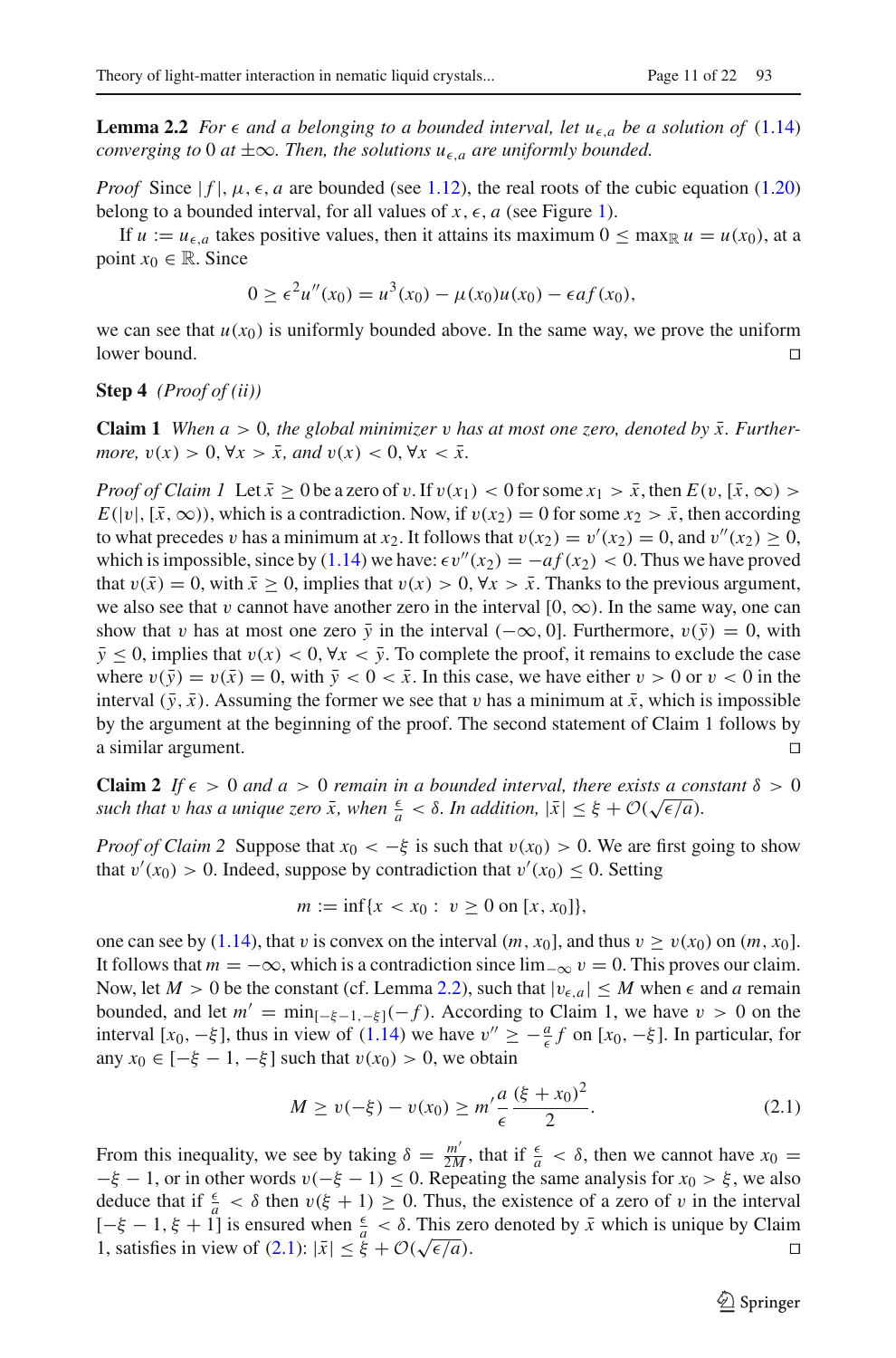#### <span id="page-11-0"></span>**Step 5** *(Upper bound of the renormalized energy)*

The minimum of the energy defined in [\(1.13\)](#page-5-2) is nonpositive and tends to  $-\infty$  as  $\epsilon \to 0$ . Since we are interested in the behavior of the minimizers as  $\epsilon \to 0$ , it is useful to define a renormalized energy, which is obtained by adding to [\(1.13\)](#page-5-2) a suitable term so that the result is bounded from below and above by an  $\epsilon$  independent constant. We define the renormalized energy as

<span id="page-11-3"></span>
$$
\mathcal{E}(u) := E(u) + \int_{|x| < \xi} \frac{\mu^2}{4\epsilon} = \int_{\mathbb{R}} \frac{\epsilon}{2} |u'|^2 + \int_{|x| < \xi} \frac{(u^2 - \mu)^2}{4\epsilon} + \int_{|x| > \xi} \frac{u^2(u^2 - 2\mu)}{4\epsilon} - \int_{\mathbb{R}} afu, \tag{2.2}
$$

and claim the bound

<span id="page-11-1"></span>
$$
\limsup_{\epsilon \to 0} \mathcal{E}(v_{\epsilon,a}) \le \min\left(0, \frac{2\sqrt{2}}{3} (\mu(0))^{3/2} - \int_{-\xi}^{\xi} a|f|\sqrt{\mu}\right). \tag{2.3}
$$

*Proof of [\(2.3\)](#page-11-1)* Let us consider the  $C<sup>1</sup>$  piecewise function:

$$
\phi(x) = \begin{cases} \sqrt{\mu(x)} & \text{for } |x| \le \xi - \epsilon, \\ k_{\epsilon} \epsilon^{1/2} e^{-\frac{|x| - \xi}{\epsilon}} & \text{for } |x| \ge \xi - \epsilon, \end{cases}
$$

with  $k_{\epsilon}$  defined by  $k_{\epsilon} \epsilon^{1/2} e = \sqrt{\mu(\xi - \epsilon)} \implies k_{\epsilon} = \mathcal{O}(1)$ . Since  $\phi \in H^1(\mathbb{R})$ , it is clear that  $\mathcal{E}(v) \leq \mathcal{E}(\phi)$ . We check that  $\mathcal{E}(\phi) = \mathcal{O}(\epsilon \ln(\epsilon))$ , since it is the sum of the following integrals:

$$
\int_{|x| \leq \xi - \epsilon} \frac{\epsilon}{2} \frac{|\mu'|^2}{4\mu} = \mathcal{O}(\epsilon |\ln \epsilon|), \int_{\xi - \epsilon \leq |x| \leq \xi} \frac{\mu^2}{4\epsilon} = \mathcal{O}(\epsilon^2),
$$
  

$$
E(\phi, (-\infty, -\xi + \epsilon]) + E(\phi, [\xi - \epsilon, \infty)) = \mathcal{O}(\epsilon).
$$

Next, we repeat the previous computation by considering another  $C<sup>1</sup>$  piecewise function:

*x*+ξ

$$
\psi(x) = \begin{cases}\n-k_{\epsilon} \epsilon^{1/2} e^{\frac{x + \xi}{\epsilon}} & \text{for } x \le -\xi + \epsilon, \\
-\sqrt{\mu(x)} & \text{for } -\xi + \epsilon \le x \le -\zeta_{\epsilon} \epsilon, \\
l_{\epsilon} \tanh\left(\frac{x}{\epsilon} \sqrt{\frac{\mu(0)}{2}}\right) & \text{for } |x| \le \zeta_{\epsilon} \epsilon, \\
\sqrt{\mu(x)} & \text{for } \zeta_{\epsilon} \epsilon \le x \le \xi - \epsilon, \\
k_{\epsilon} \epsilon^{1/2} e^{-\frac{x - \xi}{\epsilon}} & \text{for } x \ge \xi - \epsilon,\n\end{cases}
$$

with

$$
\zeta_{\epsilon} = -\ln \epsilon, \ k_{\epsilon} \text{ as above,}
$$

$$
l_{\epsilon} \tanh\left(\zeta_{\epsilon}\sqrt{\frac{\mu(0)}{2}}\right) = \sqrt{\mu(\zeta_{\epsilon}\epsilon)} \Longrightarrow \lim_{\epsilon \to 0} l_{\epsilon} = \sqrt{\mu(0)},
$$

$$
\frac{l_{\epsilon}^{2}}{\mu(0)} = 1 + O(\epsilon^{\gamma}), \text{ for some } 0 < \gamma < 1.
$$

Since  $\psi \in H^1(\mathbb{R})$ , we have  $\mathcal{E}(v) \leq \mathcal{E}(\psi)$ . We can check that

<span id="page-11-2"></span>
$$
\lim_{\epsilon \to 0} \mathcal{E}(\psi) \to \frac{2\sqrt{2}}{3} (\mu(0))^{3/2} - \int_{-\xi}^{\xi} a|f|\sqrt{\mu}.
$$
 (2.4)

 $\bigcirc$  Springer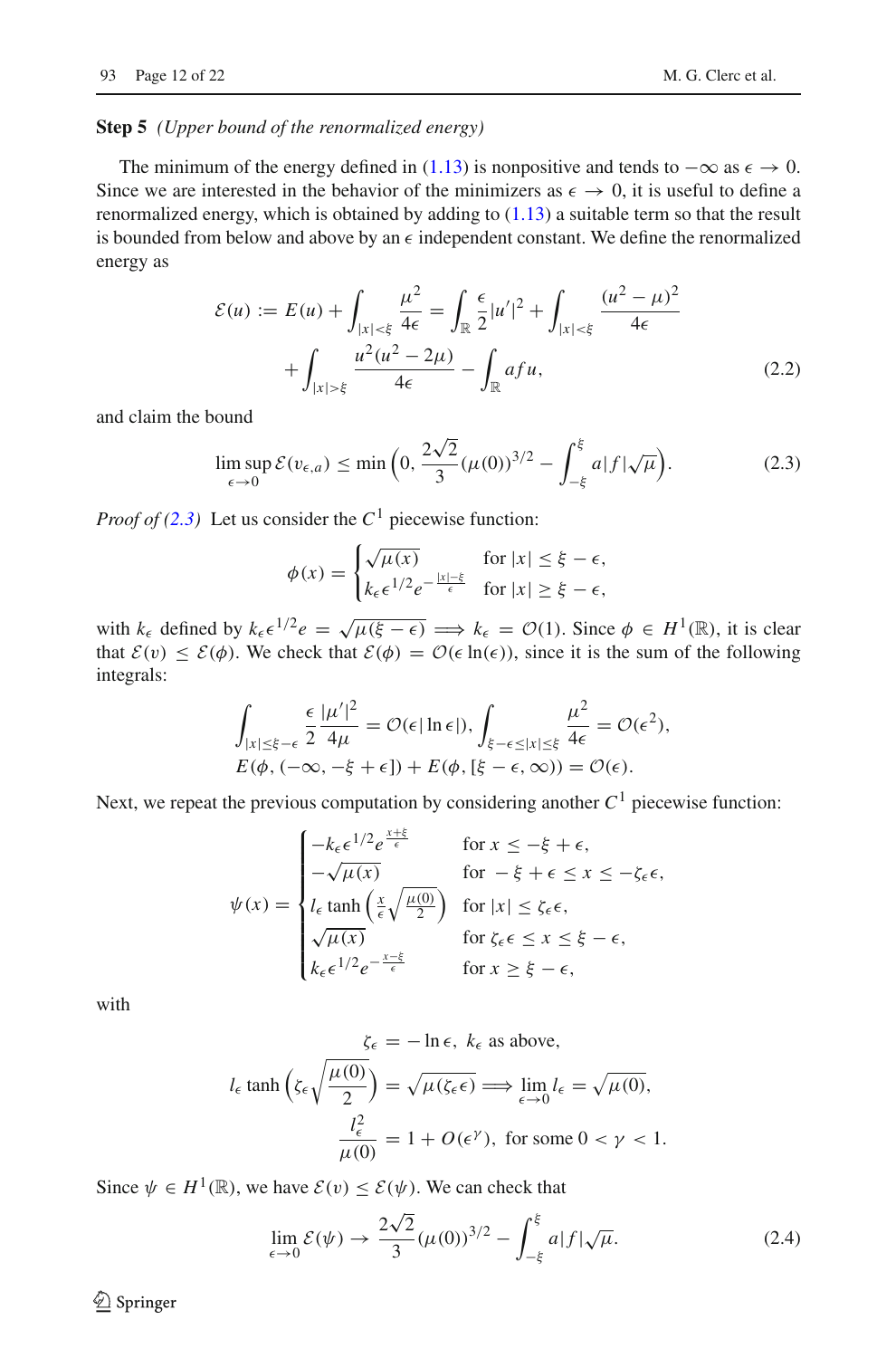Indeed, setting  $\tilde{\psi}(s) = \sqrt{\mu(0)} \tanh\left(s\sqrt{\frac{\mu(0)}{2}}\right)$ ,  $\mathcal{E}(\psi)$  is the sum of the following integrals:

$$
E(\psi, (-\infty, -\xi + \epsilon]) + E(\psi, [\xi - \epsilon, \infty)) = \mathcal{O}(\epsilon),
$$
\n
$$
\int_{\zeta_{\epsilon} \epsilon < |x| \leq \xi - \epsilon} \frac{\epsilon |\mu'|^2}{2 4\mu} = \mathcal{O}(\epsilon |\ln \epsilon|), \int_{\xi - \epsilon \leq |x| \leq \xi} \frac{\mu^2}{4\epsilon} = \mathcal{O}(\epsilon^2),
$$
\n
$$
-\int_{\zeta_{\epsilon} \epsilon < |x| \leq \xi - \epsilon} a|f|\sqrt{\mu} \to -\int_{|x| \leq \xi} a|f|\sqrt{\mu},
$$
\n
$$
\int_{|x| \leq \zeta_{\epsilon} \epsilon} \frac{\mu^2}{4\epsilon} = \int_{|x| \leq \zeta_{\epsilon} \epsilon} \frac{\mu^2(0)}{4\epsilon} + \mathcal{O}(\zeta_{\epsilon}^2 \epsilon),
$$
\n
$$
\int_{|x| \leq \zeta_{\epsilon} \epsilon} \frac{\epsilon}{2} |\psi'|^2 = \frac{l_{\epsilon}^2}{\mu(0)} \int_{|s| \leq \zeta_{\epsilon}} \frac{1}{2} |\tilde{\psi}'|^2 = \int_{|s| \leq \zeta_{\epsilon}} \frac{1}{2} |\tilde{\psi}'|^2 + \mathcal{O}(\zeta_{\epsilon} \epsilon^{\gamma}),
$$
\n
$$
-\int_{|x| \leq \zeta_{\epsilon} \epsilon} \frac{\mu}{2\epsilon} \psi^2 = -\int_{|x| \leq \zeta_{\epsilon} \epsilon} \frac{\mu(0)}{2\epsilon} \psi^2 + \mathcal{O}(\zeta_{\epsilon}^2 \epsilon)
$$
\n
$$
= -\int_{|s| \leq \zeta_{\epsilon}} \frac{\mu(0)}{2} \tilde{\psi}^2 + \mathcal{O}(\zeta_{\epsilon} \epsilon^{\gamma}),
$$
\n
$$
\int_{|x| \leq \zeta_{\epsilon} \epsilon} \frac{1}{4\epsilon} |\psi|^4 = \frac{l_{\epsilon}^4}{(\mu(0))^2} \int_{|s| \leq \zeta_{\epsilon}} \frac{1}{4} |\tilde{\psi}|^4 = \int_{|s| \leq \zeta_{\epsilon}} \frac{1}{4} |\tilde{\psi}|^4 + \mathcal{O}(\zeta_{\epsilon} \epsilon^{\gamma}),
$$
\n<math display="</math>

Gathering the previous Eq.  $(2.4)$  follows immediately.

<span id="page-12-0"></span>**Step 6** *Let*  $a > 0$ , and let  $v_{\epsilon,a}$  be a global minimizer. Up to the odd symmetry we may assume *that* v *is nonnegative on* [0,  $\infty$ ). Setting

$$
a_* := \inf_{x \in (-\xi,0]} \frac{\sqrt{2}(\mu(x))^{3/2}}{3 \int_{-\xi}^x |f| \sqrt{\mu}} \in (0,\infty),
$$

*and*

$$
a^* := \sup_{x \in [-\xi,0)} \frac{\sqrt{2}((\mu(0))^{3/2} - (\mu(x))^{3/2})}{3 \int_x^0 |f|\sqrt{\mu}} \in [a_*, +\infty],
$$

*we have*  $\bar{x} \to -\xi$  *as*  $\epsilon \to 0$ *, and a*  $\epsilon$  (0*, a*\**), while*  $\bar{x} \to 0$  *as*  $\epsilon \to 0$ *, and a* > *a*<sup>\*</sup>*. In the particular case where*  $f = -\frac{\mu'}{2}$ , we have  $a_* = a^* = \sqrt{2}$ .

*Proof* Let us consider a sequence  $\epsilon_n \to 0$ , let  $a > 0$ , and suppose that  $\bar{x}_n := \bar{x}_{\epsilon_n, a} \to l \in$  $(-\xi, \xi)$ , as *n* → ∞ (cf. [\(1.15\)](#page-5-6)). We rescale *v* by setting  $\tilde{v}_n(s) = v_{\epsilon_n, a}(\bar{x}_n + s\epsilon_n)$ . Clearly,  $\tilde{v}_n''(s) = \epsilon_n^2 v_{\epsilon_n, a}''(\bar{x}_n + s\epsilon_n)$ . As a consequence of Lemma [2.2](#page-10-0) and [\(1.14\)](#page-5-3), the functions  $\tilde{v}_n$  are uniformly bounded up to the second derivatives. Thus, we can apply the theorem of Ascoli, via a diagonal argument, and show that for a subsequence still called  $\tilde{v}_n$ ,  $\tilde{v}_n$  converges in  $C^1_{loc}(\mathbb{R})$  to a function  $\tilde{V}$ . Now, we are going to determine  $\tilde{V}$ . For this purpose, we introduce the rescaled energy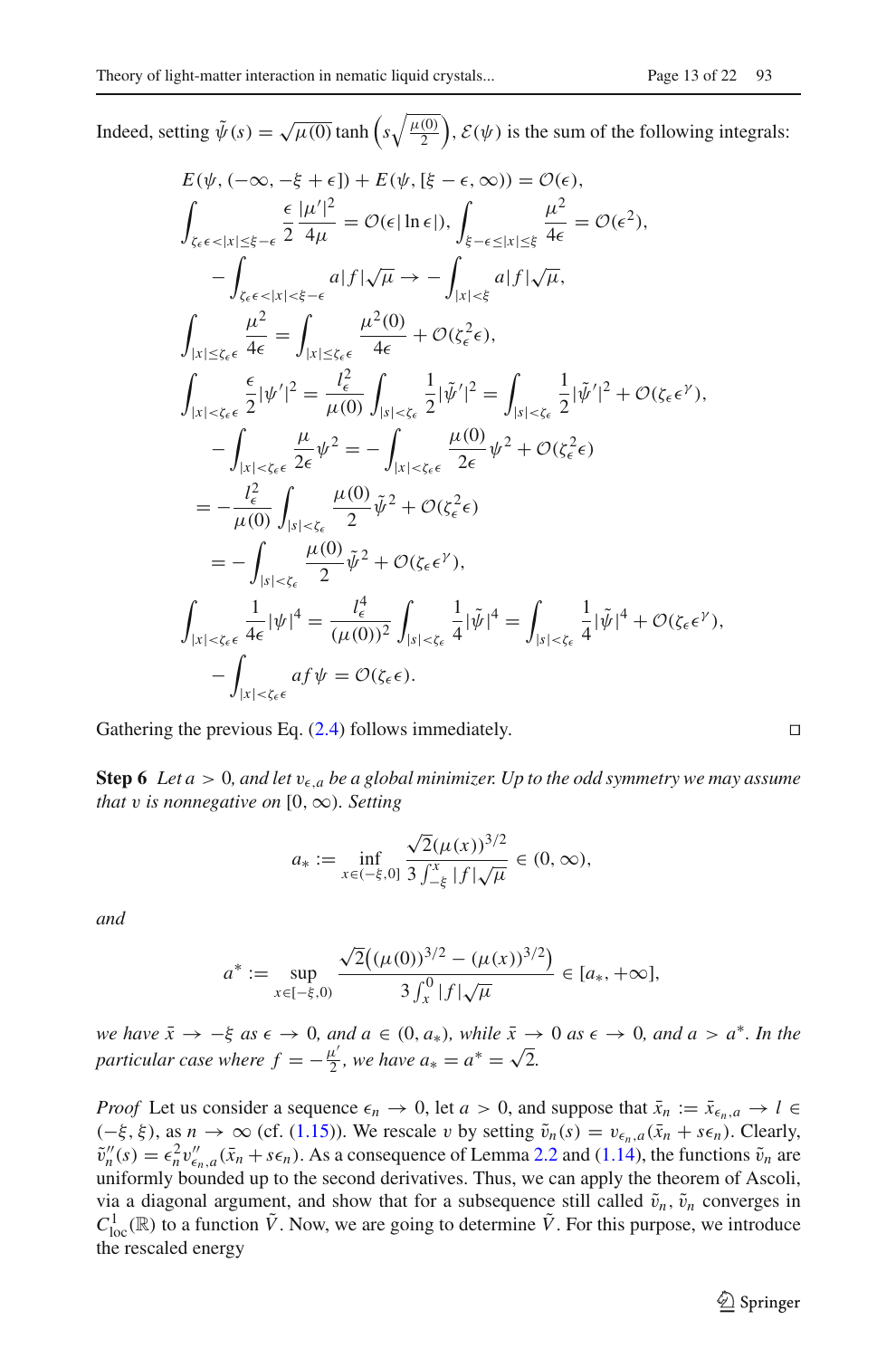$$
\tilde{E}_n(\tilde{u}) = \int_{\mathbb{R}} \left( \frac{1}{2} |\tilde{u}'(s)|^2 - \frac{1}{2} \mu(\bar{x}_n + s\epsilon_n) \tilde{u}^2(s) + \frac{1}{4} |\tilde{u}|^4(s) - \epsilon_n a f(\bar{x}_n + s\epsilon_n) \tilde{u}(s) \right) ds = E(u_n),
$$

where we have set  $\tilde{u}(s) = u_n(\bar{x}_n + s\epsilon_n)$  i.e.  $u_n(x) = \tilde{u}\left(\frac{x - \bar{x}_n}{\epsilon_n}\right)$ . Let  $\tilde{\xi}$  be a test function with support in the compact interval *J*. We have  $\tilde{E}_n(\tilde{v}_n + \tilde{\xi}, \tilde{J}) \geq \tilde{E}_n(\tilde{v}_n, J)$ , and at the limit  $G_0(\tilde{V} + \tilde{\xi}, J) \geq G_0(\tilde{V}, J)$ , where

$$
G_0(\phi, J) = \int_J \left[ \frac{1}{2} |\phi'|^2 - \frac{1}{2} \mu(I) \phi^2 + \frac{1}{4} |\phi|^4 \right],
$$

or equivalently  $G(\tilde{V} + \tilde{\xi}, J) > G(\tilde{V}, J)$ , where

<span id="page-13-0"></span>
$$
G(\phi, J) = \int_{J} \left[ \frac{1}{2} |\phi'|^{2} - \frac{1}{2} \mu(l)\phi^{2} + \frac{1}{4} |\phi|^{4} + \frac{(\mu(l))^{2}}{4} \right]
$$
  
= 
$$
\int_{J} \left[ \frac{1}{2} |\phi'|^{2} + \frac{1}{4} (\phi^{2} - \mu(l))^{2} \right].
$$
 (2.5)

Thus, we deduce that  $\tilde{V}$  is a bounded minimal solution of the O.D.E. associated to the functional  $(2.5)$ :

$$
\tilde{V}''(s) - (\tilde{V}^2(s) - \mu(l))\tilde{V}(s) = 0,
$$
\n(2.6)

and since we have  $\tilde{V}(0) = 0$ , and  $\tilde{V}(s) \ge 0$ ,  $\forall s \ge 0$ , we obtain  $\tilde{V}(s) =$  $\sqrt{\mu(l)}$  tanh( $s\sqrt{\mu(l)/2}$ ) (recall  $l \in (-\xi, \xi)$ ). So far we have proved that

$$
\lim_{n \to \infty} v(\bar{x}_n + \epsilon_n s) = \sqrt{\mu(l)} \tanh(s\sqrt{\mu(l)/2}), \text{ in the } C^1_{loc} \text{ sense.}
$$
 (2.7)

Similarly, one can show that

<span id="page-13-1"></span>
$$
\lim_{n \to \infty} v(x + \epsilon_n s) = \begin{cases} \sqrt{\mu(x)} & \text{for } l < x < \xi, \\ -\sqrt{\mu(x)} & \text{for } -\xi < x < l, \text{ in the } C_{\text{loc}}^1 \text{ sense.} \\ 0 & \text{for } |x| \ge \xi, \end{cases} \tag{2.8}
$$

Next, we compute a lower bound of the renormalized energy of  $v_n$ , by examining each integral appearing in the definition of  $\mathcal{E}$  (cf. [\(2.2\)](#page-11-3)). In view of Lemmas [2.2](#page-10-0) and [\(2.8\)](#page-13-1), we have by dominated convergence

$$
\lim_{n\to\infty}-\int_{\mathbb{R}}afv_n=\int_{-\xi}^l af\sqrt{\mu}-\int_l^{\xi} af\sqrt{\mu}.
$$

On the other hand, it is clear that

$$
0 \leq \int_{|x| > \xi} \frac{v_n^2 (v_n^2 - 2\mu)}{4\epsilon},
$$

and

$$
\int_{\mathbb{R}} \left( \frac{\epsilon}{2} |v_n'|^2 + \chi_{(-\xi,\xi)} \frac{(v_n^2 - \mu)^2}{4\epsilon} \right)
$$
\n
$$
= \int_{\mathbb{R}} \left( \frac{1}{2} |\tilde{v}_n'(s)|^2 + \chi_{(-(\xi + \bar{x}_n)\epsilon_n^{-1},(\xi - \bar{x}_n)\epsilon_n^{-1})}(s) \frac{(\tilde{v}_n^2(s) - \mu(\bar{x}_n + s\epsilon_n))^2}{4} \right) ds =: L_n,
$$

<sup>2</sup> Springer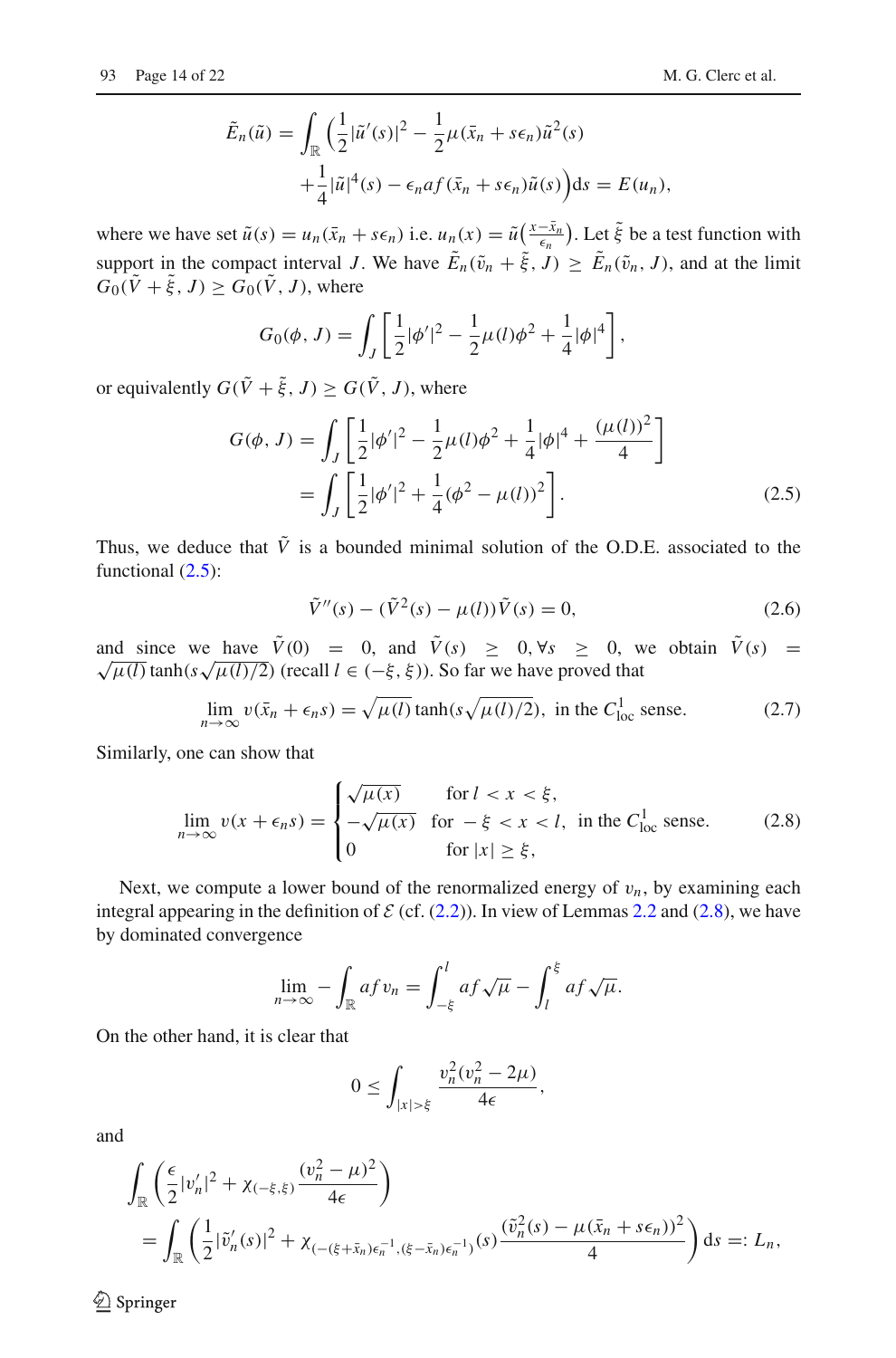where  $\chi$  is the characteristic function. Finally, by Fatou's Lemma, we obtain

$$
\liminf_{n \to \infty} L_n \ge \int_{\mathbb{R}} \liminf_{n \to \infty} \left( \frac{1}{2} |\tilde{v}'_n(s)|^2 + \chi_{(-(\xi + \bar{x}_n)\epsilon_n^{-1}, (\xi - \bar{x}_n)\epsilon_n^{-1})}(s) \right) \frac{(\tilde{v}_n^2(s) - \mu(\bar{x}_n + s\epsilon_n))^2}{4} = \frac{2\sqrt{2}}{3} (\mu(l))^{3/2}.
$$

Thus,

$$
\liminf_{n\to\infty} \mathcal{E}(v_n) \ge \frac{2\sqrt{2}}{3} (\mu(l))^{3/2} + \int_{-\xi}^l af \sqrt{\mu} - \int_l^{\xi} af \sqrt{\mu}.
$$

To conclude, we are going to compare the above lower bound with the upper bound [\(2.3\)](#page-11-1), and deduce the convergence of the zero of the minimizer according to the value of *a*. We first check that  $a_* > 0$ . Let  $\psi : [-\xi, 0] \ni x \mapsto \psi(x) = \frac{\sqrt{2}}{3} (\mu(x))^{3/2} - a \int_{-\xi}^{x} |f| \sqrt{\mu}$ . There exists *a*<sub>1</sub> such that for  $0 < a < a_1$  we have  $\psi' > 0$  on a small interval  $(-\xi, -\xi + \gamma]$ , with  $\gamma > 0$ . Also, there exists  $a_2$  such that for  $0 < a < a_2$ , we have  $\psi > 0$  on  $[-\xi + \gamma, 0]$ . Thus, we can see that  $a_* \geq \min(a_1, a_2)$ . Furthermore,  $a_* \leq \frac{\sqrt{2}(\mu(0))^{3/2}}{3}$  $\frac{\sqrt{2(\mu(0))}}{3\int_{-\xi}^{0} |f|\sqrt{\mu}} \le a^*$ . Now, if the minimizers  $v_n$  are nonnegative on  $[0, \infty)$ , it follows that  $l \in [-\xi, 0]$ , and that  $\liminf_{n\to\infty} \mathcal{E}(v_n) \ge$  $\frac{2\sqrt{2}}{5}$ (μ(l))<sup>3/2</sup> − 2  $\int_{-\frac{1}{5}}^{1} a|f|\sqrt{\mu} > 0$ , for  $l \in (-\frac{2}{5}, 0]$  and  $a \in (0, a_*)$ . In view of [\(2.3\)](#page-11-1) in Step [5,](#page-11-0) this situation does not occur, hence  $\bar{x}_{\epsilon,a}$  → −ξ as  $\epsilon \to 0$ , and  $a \in (0, a_*)$ . Similarly,  $\liminf_{n\to\infty} \mathcal{E}(v_n) \geq \frac{2\sqrt{2}}{3} (\mu(l))^{3/2} - 2 \int_{-\xi}^{l} a|f|\sqrt{\mu} > \frac{2\sqrt{2}}{3} (\mu(0))^{3/2} - 2 \int_{-\xi}^{0} a|f|\sqrt{\mu}$ , for  $l \in [-\xi, 0)$  and  $a > a^*$ , since we have  $a > a^* \geq$  $\sqrt{2}((\mu(0))^{3/2}-(\mu(l))^{3/2})$  $\frac{\partial f_{\mu}(x,y)}{\partial f_{l}^{0}}$  *j*  $\frac{\partial f_{\mu}(x,y)}{\partial f_{l}^{0}}$ ,  $\forall l \in [-\xi, 0)$ . Again, by [\(2.3\)](#page-11-1), this situation does not occur, hence  $\bar{x}_{\epsilon,a} \to 0$  as  $\epsilon \to 0$ , and  $a > a^*$ . When  $f = -\frac{\mu'}{2}$ , an easy computation shows that  $a_* = a^* = \sqrt{2}$ . Indeed, in this case we check that  $3 \int_x^0 |f| \sqrt{\mu} = 3 \int_x^0 \frac{\mu'}{2} \sqrt{\mu} = [\mu^{3/2}]_x^0, \forall x \in [-\xi, 0], \text{ and } 3 \int_{-\xi}^x |f| \sqrt{\mu} = 3 \int_{-\xi}^x \frac{\mu'}{2} \sqrt{\mu} =$  $[\mu^{3/2}]_{-\xi}^x = \mu^{3/2}(x), \forall x \in [-\xi, 0].$ 

**Step 7** [*Proof of* [\(1.17\)](#page-5-5) *and* [\(1.18\)](#page-6-0)]

*Proof* We proceed as in Step [6.](#page-12-0) For fixed  $a \ge 0$ , and  $\epsilon_n \to 0$ , we consider the sequence of global minimizers  $v_n := v_{\epsilon_n, a}$ , and rescale them by setting  $\tilde{v}_n(s) = v(x + \epsilon_n s)$ . Since the rescaled sequence  $\tilde{v}_n$  is uniformly bounded up to the second derivatives (cf. Lemma [2.2\)](#page-10-0), we obtain the convergence in  $C_{loc}^1$  of a subsequence to a minimal solution  $\tilde{V}$  of the O.D.E.  $V'' = W'(V)$ . According to the shape of the potential *W*, and to the location of the zero of *v*, we deduce that  $\tilde{V}$  is either a constant or a heteroclinic connection (cf. [\[8](#page-20-8)]). Finally, since the limit  $\overline{V}$  is independent of the sequence  $\epsilon_n$ , we obtain the convergence in [\(1.17\)](#page-5-5) and [\(1.18\)](#page-6-0), as  $\epsilon \to 0$ . as  $\epsilon \to 0$ .

#### **3 Proof of Theorems [1.2](#page-7-3) and [1.3](#page-7-1)**

**Step 1** *(Uniform bounds)*

<span id="page-14-1"></span>**Lemma 3.1** *For*  $\epsilon \ll 1$  *and a belonging to a bounded interval, let*  $u_{\epsilon,a}$  *be a solution of* [\(1.14\)](#page-5-3) *converging to* 0 *at*  $\pm \infty$ *. Then, there exist a constant K* > 0 *such that* 

<span id="page-14-0"></span>
$$
|u_{\epsilon,a}(x)| \le K(\sqrt{\max(\mu(x), 0)} + \epsilon^{1/3}), \quad \forall x \in \mathbb{R}.\tag{3.1}
$$

 $\mathcal{L}$  Springer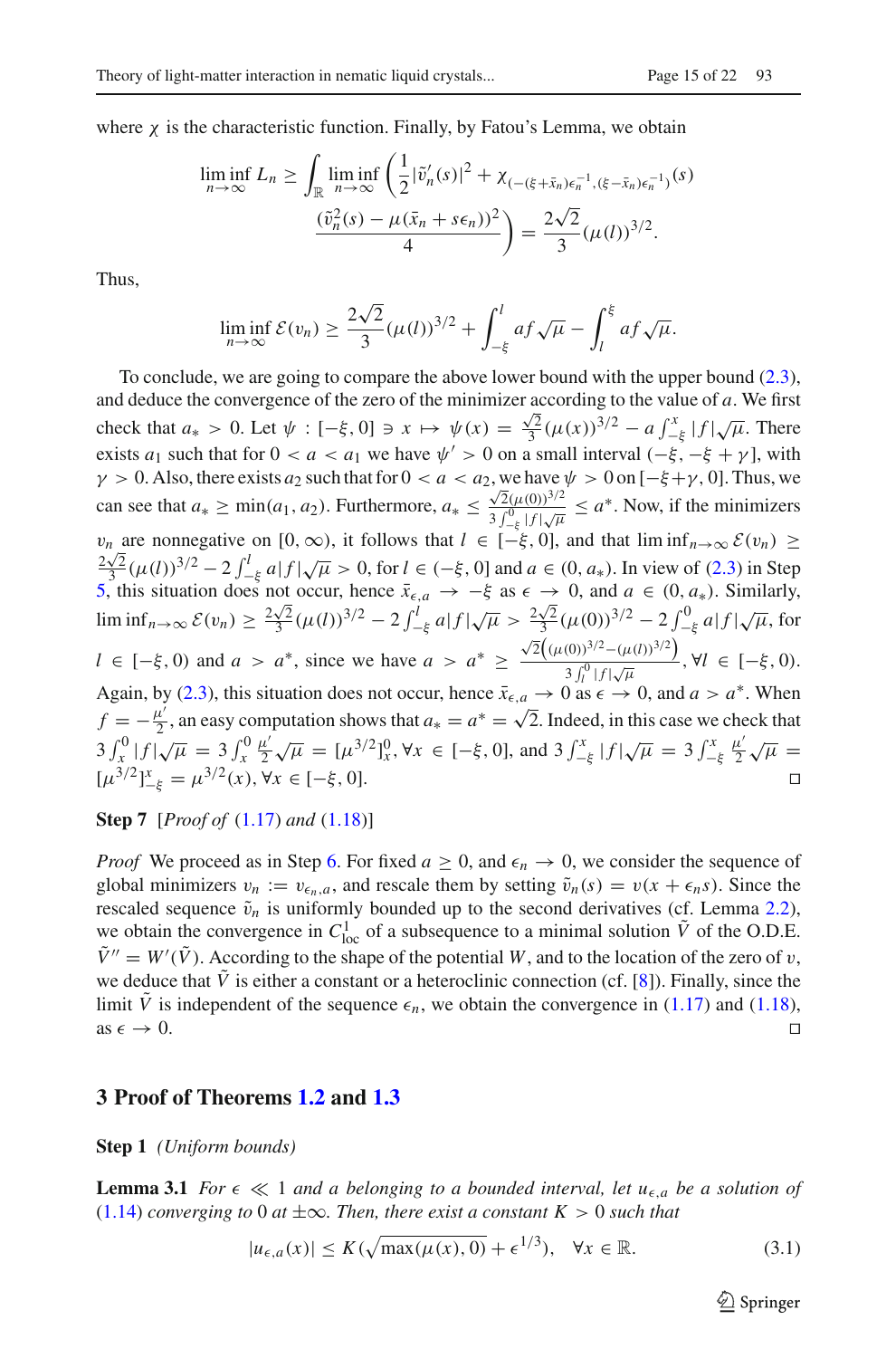As a consequence, the rescaled functions  $\tilde{u}^{\pm}_{\epsilon,a}(s) = \pm \frac{u_{\epsilon,a}(\pm \xi \pm s\epsilon^{2/3})}{\epsilon^{1/3}}$  are uniformly bounded *on the intervals*  $[s_0, \infty)$ ,  $\forall s_0 \in \mathbb{R}$ .

*Proof* For the sake of simplicity we drop the indexes and write  $u := u_{\epsilon,a}$ . Let  $M > 0$  be the constant such that  $|u_{\epsilon,a}|$  is uniformly bounded by *M* (cf. Lemma [2.2\)](#page-10-0), and let  $k > 0$  be such that  $4\mu(\xi + h) < -kh < 8\mu(\xi + h)$ , for  $h \in (-\delta, 0)$  (with  $\delta > 0$  small). Next, define  $\lambda > 1$ such that  $\lambda k\delta > M^2$ . Finally, let  $F := \sup f$ . To prove the uniform upper bound for  $x > 0$ , we utilize the strict convexity of *u* in the region

$$
D := \left\{ (x, y) \in [0, \infty) \times [0, \infty) : y > \sqrt{4 \max(\mu(x), 0)} + (4\epsilon a F)^{1/3} \right\}
$$

Indeed, one can see that for  $x \ge 0$ , the positive root  $\sigma$  of the cubic equation  $u^3$  −  $\mu(x)u - \epsilon af(x) = 0$ , satisfies  $\sigma(x) - \sqrt{\mu(x)} \leq |\epsilon af(x)|^{1/3}$ ,  $\forall x \in [0, \xi]$ , and  $\sigma(x) \leq$  $|\epsilon af(x)|^{1/3}, \forall x \geq \xi.$ 

Suppose that there exists  $x_0 \in [0, \xi - \epsilon^{2/3})$  such that  $u(x_0) > \sqrt{8\lambda \mu(x_0)} + (4\epsilon aF)^{1/3}$ . In view of what precedes we have  $x_0 \in (\xi - \delta, \xi)$ . In fact, we are going to show that  $|\xi - x_0| \leq K' \epsilon^{2/3}$ , for a constant  $K' > 0$ . Our claim is that

<span id="page-15-0"></span>
$$
u(z) > \sqrt{4\mu(z)} + (4\epsilon aF)^{1/3}, \text{ for } x_0 \le z \le \xi.
$$
 (3.2)

Indeed, if  $u(x') \le \sqrt{4\mu(x')} + (4\epsilon aF)^{1/3}$ , for some  $x' \in (x_0, \xi]$ , the curve [0,  $\xi$ ] ∋ x →  $\sqrt{k\lambda(\xi - x)} + (4\epsilon aF)^{1/3}$ , denoted by  $\Gamma$ , separates the points  $(x_0, u(x_0))$  and  $(x', u(x'))$ . On the other hand, by construction, the curve  $\Gamma$  separates also the points  $(0, u(0))$  and  $(x_0, u(x_0))$ . This implies the existence of an interval  $[x_1, x_2]$ , with  $0 < x_1 < x_0 < x_2 \le \xi$ , such that

- $(x_i, u(x_i))$  belongs to  $\Gamma$ , and  $(u (4\epsilon aF)^{1/3})^2(x_i) = \lambda k(\xi x_i)$ , for  $i = 1, 2$ ,
- $(x, u(x))$  is above  $\Gamma$ , and  $(u (4\epsilon aF)^{1/3})^2(x) \ge \lambda k(\xi x)$ , for  $x \in [x_1, x_2]$ ,
- *u* and also  $(u (4\epsilon aF)^{1/3})^2$  are convex in [ $x_1, x_2$ ]

which is clearly impossible. Thus,  $(3.2)$  holds, and as a consequence *u* is convex in [ $x_0, \xi$ ]. Now, let  $l := \min\{x > \xi : u(x) = (4\epsilon aF)^{1/3}\}\)$ . Thanks again to the convexity of *u* in the region *D*, we see that

$$
u(x) \le (4\epsilon aF)^{1/3}, \quad \forall x \ge l.
$$

In addition, *u* is convex and decreasing in the interval  $[x_0, l]$ , since  $u'(l) \leq 0$ . Our second claim is that

$$
\epsilon^2 u'' - \frac{u^3}{2} = \frac{u^3}{2} - \mu u - \epsilon af \ge 0, \text{ on the interval } [x_0, l].
$$

This is true for  $x \in [\xi, l]$ , since  $\frac{u^3}{2} \ge 2\epsilon af$ , and  $-\mu u \ge 0$ . We also check that when  $x \in [x_0, \xi]$ :

$$
u^{2} \ge 4\mu + (4\epsilon aF)^{2/3} \text{ (by (3.2))} \Rightarrow \frac{u}{2}(u^{2} - 2\mu) \ge \mu u + (4\epsilon aF)^{2/3} \frac{u}{2} \ge 2\epsilon aF,
$$

which establishes the second claim. Next, we obtain on the interval  $[x_0, l] : \epsilon^2 u'' u' - \frac{u^3 u'}{2} \le 0$ , which implies that the function  $[x_0, l] \ni x \to 4\epsilon^2 |u'|^2 - u^4$  is decreasing. Furthermore,  $4\epsilon^2 |u'|^2 - u^4 \geq -u^4(l) = -(4\epsilon aF)^{4/3}$ , and on the interval [*x*<sub>0</sub>, *l*) we have:

$$
4\epsilon^2|u'|^2 \ge u^4 - (4\epsilon aF)^{4/3} \ge (u - (4\epsilon aF)^{1/3})^4 \Rightarrow \frac{-u'}{(u - (4\epsilon aF)^{1/3})^2} \ge \frac{1}{2\epsilon}.
$$

 $\circledcirc$  Springer

.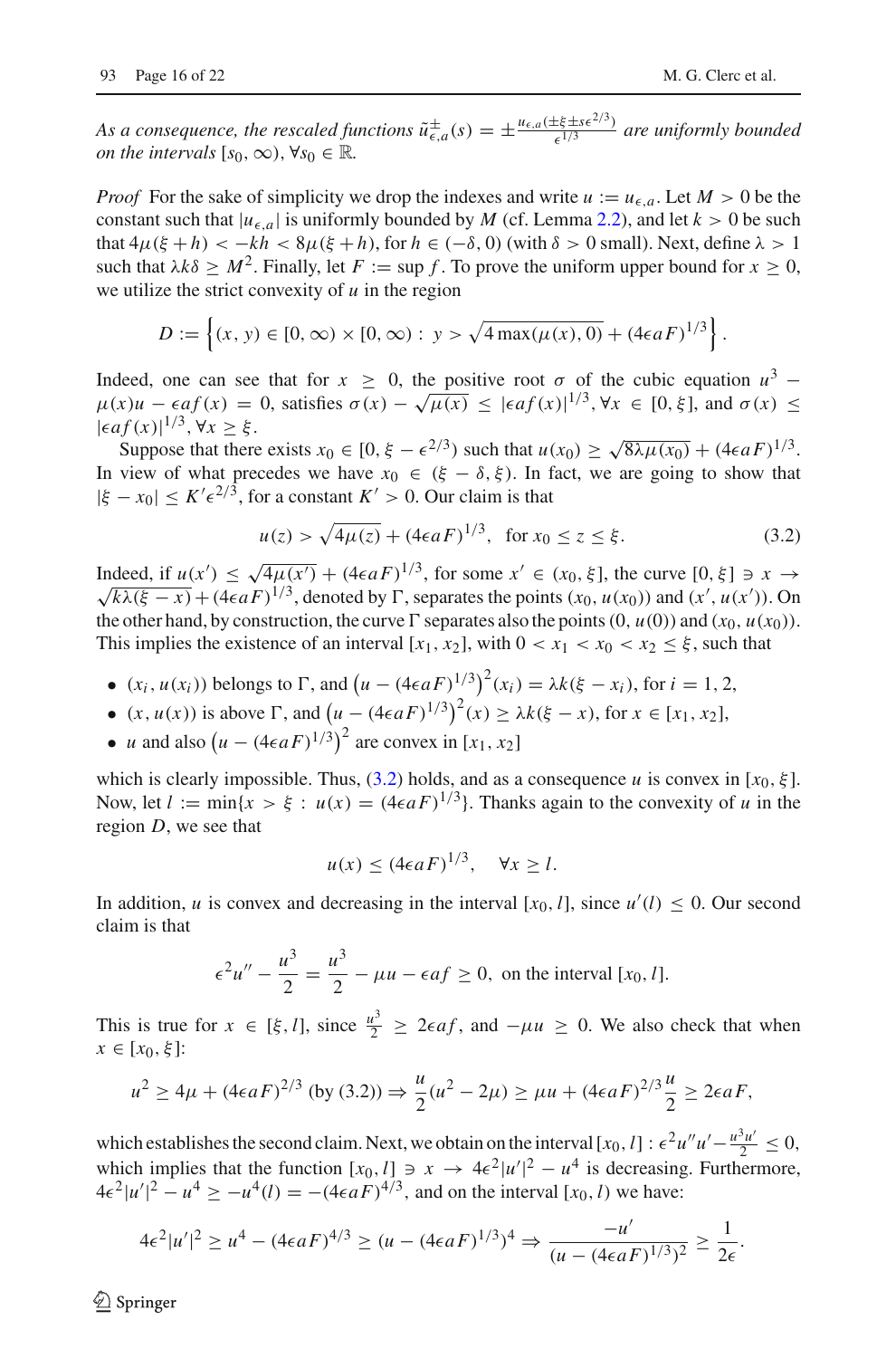An integration of the latter inequality over the interval  $[x_0, \xi - \epsilon^{2/3}]$  gives:  $\frac{\epsilon^{1/3}}{u(\xi - \epsilon^{2/3}) - (4\epsilon aF)^{1/3}}$  $\geq \frac{(\xi - \epsilon^{2/3} - x_0)}{2\epsilon^{2/3}}$ , and since  $\frac{u(\xi - \epsilon^{2/3}) - (4\epsilon aF)^{1/3}}{\epsilon^{1/3}} > \sqrt{\frac{4\mu(\xi - \epsilon^{2/3})}{\epsilon^{2/3}}} \geq K'' > 0$ , by [\(3.2\)](#page-15-0), we deduce that  $\xi - x_0 \le K' \epsilon^{2/3}$ , with  $K' = 1 + \frac{2}{K''}$ . As a consequence, we have proved the upper bounds:

$$
u(x) \le \begin{cases} \sqrt{8\lambda\mu(x)} + (4\epsilon aF)^{1/3} & \text{for } x \in [0, \xi - K'\epsilon^{2/3}],\\ \sqrt{8\lambda\mu(\xi - K'\epsilon^{2/3})} + (4\epsilon aF)^{1/3} & \text{for } x \in [\xi - K'\epsilon^{2/3}, \infty). \end{cases}
$$
(3.3)

The proof of the upper bound for  $x \leq 0$  is similar and simpler, since instead of *D*, we can consider the region

$$
D' := \left\{ (x, y) \in (-\infty, 0] \times [0, \infty) : y > \sqrt{4 \max(\mu(x), 0)} \right\},\
$$

where the solutions are strictly convex. Finally, the lower bound follows from the odd symmetry  $\hat{u}(x) = -u(-x)$ . This completes the proof of [\(3.1\)](#page-14-0). The uniform bounds for  $\tilde{u}^{\pm}$  are straightforward. straightforward.

#### **Step 2** *(Proof of Theorems* [1.2](#page-7-3) *and* [1.3](#page-7-1)*)*

*Proof* We rescale the global minimizers v as in Lemma [3.1](#page-14-1) by setting  $\tilde{v}^{\pm}_{\epsilon,a}(s)$  =  $\pm \frac{v_{\epsilon,a}(\pm \xi \pm s \epsilon^{2/3})}{\epsilon^{1/3}}$ . Without loss of generality we consider them only in a neighborhood of  $\xi$ , and write  $\tilde{v} := \tilde{v}_{\epsilon,a}^+$ . Clearly  $\tilde{v}''(s) = \epsilon v''(\xi + s\epsilon^{2/3})$ , thus,

$$
\tilde{v}''(s) + \frac{\mu(\xi + s\epsilon^{2/3})}{\epsilon^{2/3}} \tilde{v}(s) - \tilde{v}^3(s) + af(\xi + s\epsilon^{2/3}) = 0, \quad \forall s \in \mathbb{R}.
$$
 (3.4)

Writing  $\mu(\xi + h) = \mu_1 h + hA(h)$ , with  $\mu_1 := \mu'(\xi) < 0$ ,  $A \in C(\mathbb{R})$ , and  $A(0) = 0$ , we obtain

<span id="page-16-0"></span>
$$
\tilde{v}''(s) + (\mu_1 + A(s\epsilon^{2/3}))s\tilde{v}(s) - \tilde{v}^3(s) + af(\xi + s\epsilon^{2/3}) = 0, \quad \forall s \in \mathbb{R}.\tag{3.5}
$$

Next, we define the rescaled energy by

$$
\tilde{E}(\tilde{u}) = \int_{\mathbb{R}} \left( \frac{1}{2} |\tilde{u}'(s)|^2 - \frac{\mu(\xi + s\epsilon^{2/3})}{2\epsilon^{2/3}} \tilde{u}^2(s) + \frac{1}{4} |\tilde{u}|^4(s) - af(\xi + s\epsilon^{2/3})\tilde{u}(s) \right) ds.
$$
\n(3.6)

With this definition  $\tilde{E}(\tilde{u}) = \frac{1}{\epsilon}E(u)$ . From Lemma [3.1](#page-14-1) and [\(3.5\)](#page-16-0), it follows that  $\tilde{v}''$ , and also  $\tilde{v}'$ , are uniformly bounded on compact intervals.<sup>2</sup> Thanks to these uniform bounds, we can reproduce the arguments in the Proof of Theorem [1.1,](#page-5-0) to obtain the convergence of  $\tilde{v}_{\epsilon}$  to a minimal solution solution  $\tilde{V}$  of the O.D.E.

<span id="page-16-2"></span>
$$
\tilde{V}''(s) + \mu_1 s \tilde{V}(s) - \tilde{V}^3(s) + af(\xi) = 0, \quad \forall s \in \mathbb{R},
$$
\n(3.7)

which is associated to the functional

$$
\tilde{E}_0(\phi, J) = \int_J \left( \frac{1}{2} |\phi'(s)|^2 - \frac{\mu_1}{2} s \phi^2(s) + \frac{1}{4} \phi^4(s) - a f(\xi) \phi(s) \right) ds.
$$
 (3.8)

<span id="page-16-1"></span><sup>&</sup>lt;sup>2</sup> By differentiating [\(3.5\)](#page-16-0) we can also obtain the boundedness of  $\tilde{v}'''$  on compact intervals (provided *f* ∈  $C$ <sup>1</sup>(ℝ)). Then, the convergence in Theorem [1.2](#page-7-3) can be improved to  $C$ <sup>2</sup> convergence on compacts.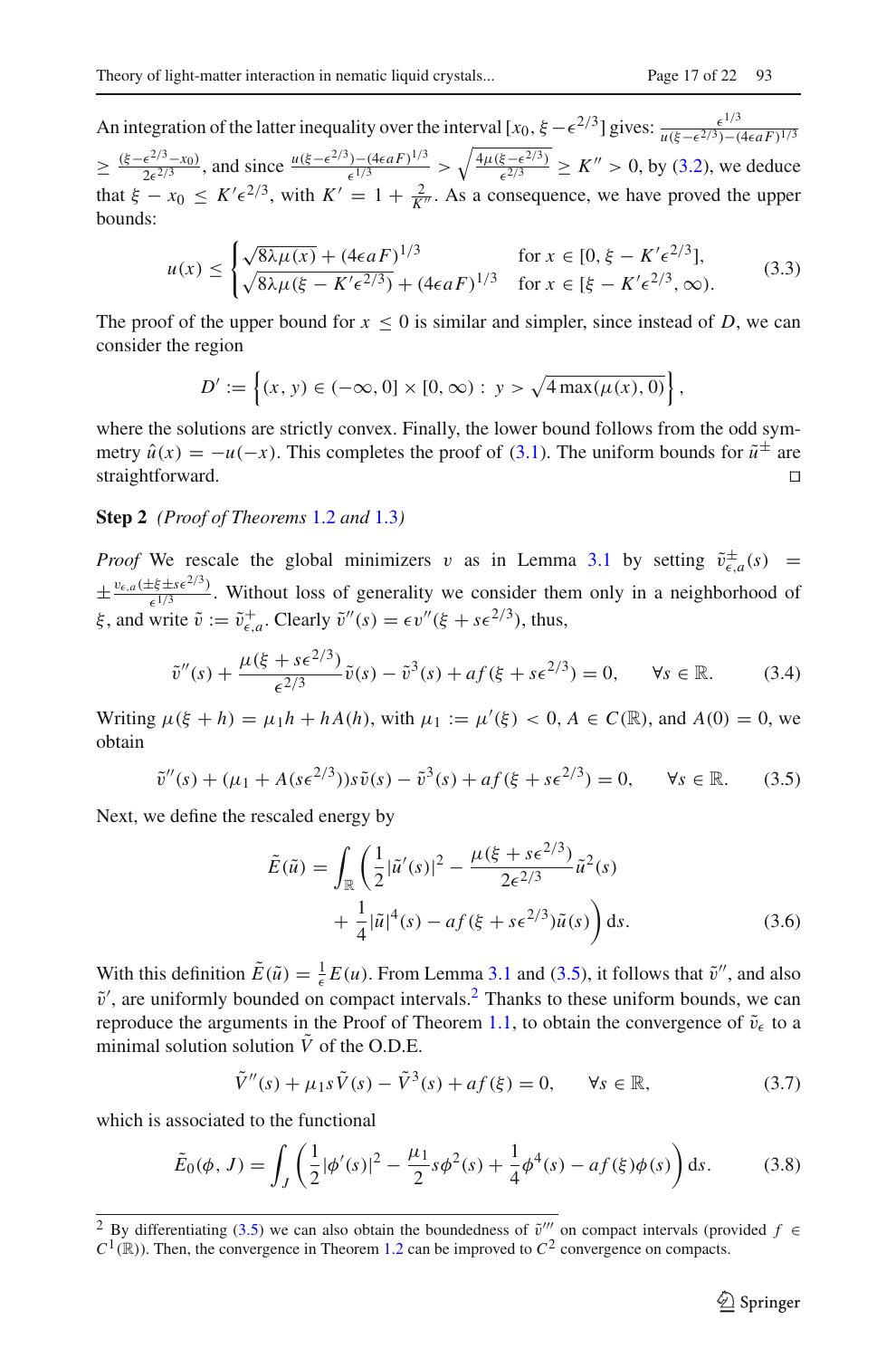Setting  $y(s) := \frac{1}{\sqrt{2}(-\mu_1)^{1/3}} \tilde{V}\left(\frac{s}{(-\mu_1)^{1/3}}\right)$ , [\(3.7\)](#page-16-2) reduces to [\(1.21\)](#page-6-3) with  $\alpha = \frac{af(\xi)}{\sqrt{2}\mu_1}$ , and *y* is still a minimal solution of [\(1.21\)](#page-6-3) bounded at  $\infty$ . By taking global minimizers v nonnegative on [0,  $\infty$ ), it is clear that at the limit we obtain  $\tilde{V} > 0$ , and  $y > 0$ . Lemmas [4.2,](#page-18-0) [4.3](#page-19-0) and [4.4](#page-19-1) whose proofs are postponed for now, show that actually *y* is positive, strictly decreasing, and has the asymptotic behavior described in Theorem [1.3](#page-7-1) (i) (cf.  $(1.22)$  and  $(1.23)$ ). Finally, if we take global minimizers v nonpositive on  $(-\infty, 0]$ , we know by Theorem [1.1](#page-5-0) (iv) that their zero  $\bar{x}$  converges to  $\xi$ , as  $\epsilon \to 0$ . However, we are not aware if their limit *V* also vanishes. If so, the minimal solution *y* has a unique zero  $\bar{s}$ , and behaves asymptotically as in [\(1.24\)](#page-8-1) (cf. Lemma [4.4\)](#page-19-1). Note that proving that  $\tilde{V}$  vanishes is actually equivalent to establishing the bound  $|\bar{x}_{\epsilon} - \xi| = O(\epsilon^{2/3})$ . The proof of the theorems is complete except for the Lemmas describing the asymptotic behaviour of the solutions of the Painlevé equation. describing the asymptotic behaviour of the solutions of the Painlevé equation.

# **4 Some lemmas for solutions of the O.D.E. [\(1.21\)](#page-6-3)**

<span id="page-17-2"></span>In this section we show Lemmas [4.2,](#page-18-0) [4.3](#page-19-0) and [4.4](#page-19-1) announced above. We begin with:

**Lemma 4.1** *Let us consider, for*  $\alpha < 0$ *, the cubic equation* 

<span id="page-17-0"></span>
$$
2y^3 + sy + \alpha = 0, \qquad \forall s \in \mathbb{R}, \tag{4.1}
$$

*and let*  $s^* := -6|\frac{\alpha}{4}|^{2/3} < 0$ . *Then* 

- *for*  $s > s^*$ , [\(4.1\)](#page-17-0) *has a unique real root*  $\sigma_+(s)$ *, which is positive;*
- *for*  $s = s^*$ , [\(4.1\)](#page-17-0) *has a simple zero*  $\sigma_+(s^*) > 0$ *, and a double zero*  $\sigma_-(s^*) = \sigma_0(s^*) =$  $-|\frac{\alpha}{4}|^{1/3} < 0;$
- *for*  $s < s^*$ , [\(4.1\)](#page-17-0) *has three simple zeros:*  $\sigma_+(s) > 0$ *, and*  $\sigma_-(s) < \sigma_0(s) < 0$ .

#### *Moreover,*

- (i)  $\sigma'_+(s) < 0, \forall s \in \mathbb{R}$ ;
- (ii)  $\sigma_{+}(s) < \frac{|\alpha|}{s}$ , for  $s > 0$ , and  $\sigma_{+} \sim \frac{|\alpha|}{s}$  at  $+\infty$ ;
- (iii)  $\sigma_{+}(s) > \sqrt{|s|/2}$ , for  $s < 0$ , and  $\sigma_{+}(s) = \sqrt{|s|/2} + o(1)$ , at  $-\infty$ ;
- (iv)  $\sigma_+$  *is convex in* [0,  $\infty$ *), and concave in a neighborhood of*  $-\infty$ *.*

#### *Similarly,*

- (v) *the function*  $(-\infty, s^*] \ni s \rightarrow \sigma_-(s)$  *is strictly increasing*;
- (vi)  $\sigma_{-}(s) > -\sqrt{|s|/2}$ , for  $s \leq s^*$ , and  $\sigma_{-}(s) = -\sqrt{|s|/2} + o(1)$ , at  $-\infty$ ;
- (vii)  $\sigma$ <sub>-</sub> *is convex in a neighborhood of*  $-\infty$ *.*

```
(viii) \sigma_0(s) \to 0 as s \to -\infty.
```
(ix)  $\sigma_0$  *is decreasing and concave in a neighborhood of*  $-\infty$ *.* 

*Proof* The first statement of the Proposition follows by studying the variations and the extrema of the polynomial in [\(4.1\)](#page-17-0). Let us prove the properties of  $\sigma_{+}$ . (i) By the implicit function theorem, it follows that  $\sigma_{+}$  is differentiable. A computation shows that

<span id="page-17-1"></span>
$$
\sigma'_{+} = -\frac{1}{4\sigma_{+} - \frac{\alpha}{\sigma_{+}^{2}}} < 0. \tag{4.2}
$$

Next, we notice that  $2y^3 + sy + \alpha > sy + \alpha \ge 0$ , for  $y \ge \frac{|\alpha|}{s}$ , with  $s > 0$ , and this proves the inequality in (ii). Writing  $\sigma_{+}(s) = \frac{|\alpha|}{2\sigma_{+}^{2}(s)+s}$ , we also obtain the equivalence in (ii). To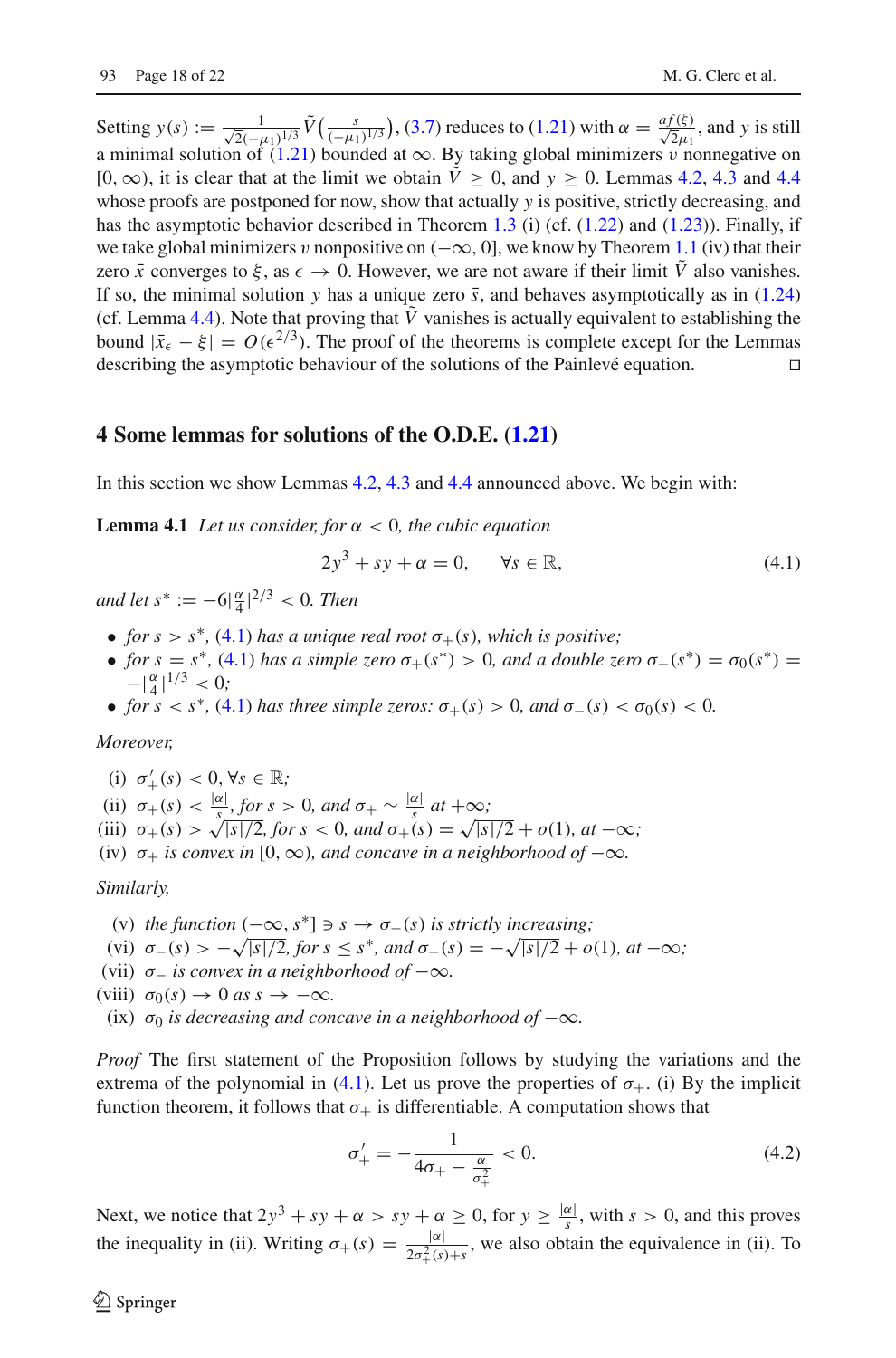see (iii), it is obvious that  $2y^3 + sy + \alpha < 0$ , for  $y = \sqrt{|s|/2}$ ,  $s < 0$ . Thus,  $\sigma_{+}(s) > \sqrt{|s|/2}$ , for  $s < 0$ . In addition,

$$
\sigma_{+}(s) - \sqrt{|s|/2} = \frac{|\alpha|}{2\sigma_{+}(s)(\sigma^{+}(s) + \sqrt{|s|/2})} = o(1).
$$

(iv) Finally, we utilize again [\(4.2\)](#page-17-1). Setting  $\psi(s) = 4\sigma_{+}(s) - \frac{\alpha}{\sigma_{+}^{2}(s)}$ , we have  $\psi'(s) =$  $+\frac{2}{3}(s)$  $2\sigma'_{+}(s)\left(2+\frac{\alpha}{\sigma_{+}^{3}(s)}\right)$  $\left( \begin{array}{cccc} 0, & \text{as} & s \rightarrow -\infty, & \text{and} & \psi'(s) > 0 & \text{for} & s > 0. \end{array} \right)$  As a consequence,  $\sigma'_{+}$  is decreasing (respectively increasing) in a neighborhood of  $-\infty$  (resp. in [0,  $\infty$ )), and  $σ_+$  is concave (resp. convex) in this neighborhood. The properties of  $σ_$  and  $σ_0$  are established in a similar way.  $□$ in a similar way.

<span id="page-18-0"></span>**Lemma 4.2** *Let*  $\alpha$  < 0*, and let*  $\gamma$  *be a solution of* (1.21*), bounded in a neighborhood of* +∞*. Then,*

(i)  $y \ge \sigma_+$  *in a neighborhood of*  $\infty$ *,* 

(ii)  $\sigma_{-} \leq y \leq \sigma_{+}$  *in a neighborhood of*  $-\infty$ *,* 

(iii) *the function*

$$
\theta(s) = |y'(s)|^2 - s y^2(s) - y^4(s) - 2\alpha y(s), \quad s \in \mathbb{R}
$$
\n(4.3)

*is decreasing, and converges to* 0  $at +\infty$ *.*  $(iv)$  *y* ~  $\frac{|\alpha|}{s}$ *, as s* →  $+\infty$ *.* 

*Proof* (i) Our first claim is that there exists a sequence  $s_n \to +\infty$  such that  $y(s_n) \ge \sigma_+(s_n)$ Assume by contradiction that this is not true. Then,  $y < \sigma_+$  on some interval  $[m, \infty)$ , where *y* is also concave. Since *y* is bounded on  $[m, \infty)$ , we deduce that  $\lim_{x \to \infty} y' = 0$ , and  $y' \ge 0$  on  $[m, \infty)$ . Furthermore,  $\lim_{+\infty}$  *y* exists, and  $y < 0$  on  $[m, \infty)$ . Now, we notice that by [\(1.21\)](#page-6-3),  $\theta'(s) = -y^2 \le 0$ , and thus  $\theta$  is decreasing. This implies in particular that  $\lim_{s \to +\infty} s y^2(s) =$ *l* ∈ [0, ∞]. If  $l \neq 0$ , it follows from [\(1.21\)](#page-6-3) that  $\lim_{s \to +\infty} y''(s) = -\infty$ , which is impossible, since *y* is bounded in a neighborhood of  $+\infty$ . Therefore,  $\lim_{s\to+\infty} sy^2(s) = 0$ , and  $\theta(s) \ge$ 0,  $\forall s \in \mathbb{R}$ . As a consequence, we have  $|y'(s)|^2 \geq sy^2(s)$ , and  $-\frac{y'}{y} \geq \sqrt{s}$  for  $s > 0$ . Integrating this inequality, we obtain that  $y(s) = O(e^{-\frac{2}{3}s^{3/2}})$  at  $+\infty$ . By [\(1.21\)](#page-6-3) again, we conclude that  $\lim_{s\to+\infty} y''(s) = \alpha$ , which contradicts the fact that *y* is bounded at  $+\infty$ . This establishes our first claim. To finish the proof of (i), let us assume that  $y(t) < \sigma_{+}(t)$ , for some  $t > s_k$ , with  $s_k$  such that  $\sigma_+$  is convex on [ $s_k, \infty$ ). It follows that there exists an interval [*a*, *b*] such that

• 
$$
s_k \le a < t < b \le s_l \text{ (for some } l > k),
$$

•  $y(a) = \sigma_+(a)$ ,  $y(b) = \sigma_+(b)$ , and  $y(s) < \sigma_+(s)$ ,  $\forall s \in (a, b)$ .

Clearly, this is impossible since  $\sigma_+ - y$  is convex on [a, b]. Thus, we have proved that  $y \ge \sigma_+$  in a neighborhood of  $+\infty$ , where *y* is also convex. Furthermore, by repeating the previous arguments, we obtain that  $\lim_{x \to \infty} y' = 0$  and  $\lim_{s \to \infty} s y^2(s) = 0$ . Then, (iii) follows immediately.

(ii) We proceed as in (i). To show that  $y \leq \sigma_+$  in a neighborhood of  $-\infty$ , we first establish the existence of a sequence  $s_n \to -\infty$  such that  $y(s_n) \leq \sigma_+(s_n)$ . Assume by contradiction that this is not true. Then,  $y > \sigma_+$  on some interval  $(-\infty, m]$ , where *y* is also convex. In addition,  $y'(s) < 0$ ,  $\forall s \leq m$ , since otherwise *y* would be convex on all  $\mathbb{R}$ , and  $\lim_{x \to \infty} y =$  $+\infty$ . As a consequence, there exists  $m' < m$ , such that  $y^3(s) + 2sy(s) + 4\alpha \ge 0$ ,  $\forall s \le m'$ . Indeed, the positive root of the polynomial  $y^3(s) + 2sy(s) + 4\alpha$  is of order  $\mathcal{O}(\sqrt{|s|})$  at  $-\infty$ .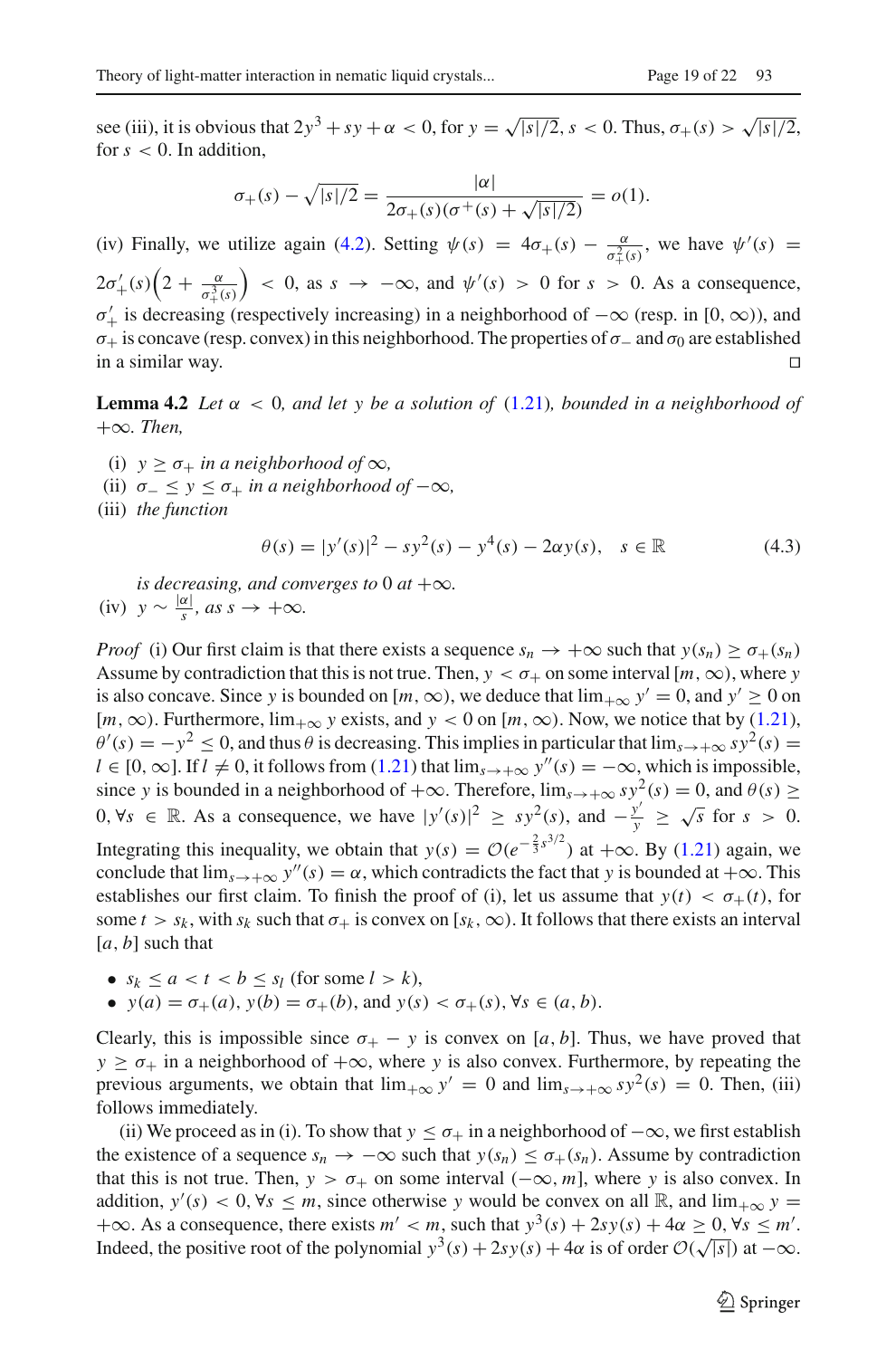Next, in view of (iii), we obtain  $|y'(s)|^2 - \frac{y^4(s)}{2} \ge \frac{y(s)}{2}(y^3(s) + 2sy(s) + 4\alpha) \ge 0$ ,  $\forall s \le m'$ . An integration of the inequality  $-\frac{y'}{y^2} \ge \frac{1}{\sqrt{2}}$  over the interval [*s*, *m*<sup>1</sup>] gives  $\frac{1}{y(m')} \ge \frac{1}{y(m')} - \frac{1}{y(s)} \ge$  $\frac{m'-s}{\sqrt{2}}$ , and letting *s* → −∞, we obtain a contradiction. This proves the existence of the sequence  $s_n$ . To deduce that  $y \leq \sigma_+$  in a neighborhood of  $-\infty$ , just repeat the convexity argument in (i). Finally, the proof of the bound  $y \ge \sigma_-$  is identical.

(iv) Let  $\lambda > 1$  be fixed, let  $[m, \infty)$  be an interval where *y* is convex, and suppose there exists a sequence  $m < s_k \to \infty$  such that  $y(s_k) > \lambda^2 \frac{|\alpha|}{s_k}$ . We notice that the inequality  $\lambda^2 \frac{|\alpha|}{s_k} \ge \lambda \frac{|\alpha|}{s}$  holds for  $s \ge \frac{s_k}{\lambda}$ . Since *y* is decreasing on  $[m, \infty)$ , it follows that  $y(s) \ge \lambda \frac{|\alpha|}{s}$ for  $s \in [\max(m, \frac{s_k}{\lambda}), s_k]$ . In particular, by Lemma [4.1](#page-17-2) (ii), we obtain on each interval  $\left[\max\left(m,\frac{s_k}{\lambda}\right), s_k\right]$ :

$$
2y3(s) + sy(s) + \lambda \alpha > 0 \Leftrightarrow 2y3(s) + sy(s) + \alpha > (\lambda - 1)|\alpha|
$$

since the positive root of the cubic equation  $2y^3 + sy + \lambda \alpha = 0$  is smaller than  $\lambda \frac{|\alpha|}{s}$ . As a consequence  $\int_{m}^{\infty} y''(s)ds = \int_{m}^{\infty} (2y^3(s) + sy(s) + \alpha)ds = \infty$ , which is a contradiction. Thus, we have proved that for every  $\lambda > 1$ , there exists a neighborhood of  $+\infty$  where  $\sigma^+ \leq y \leq \lambda^2 \frac{|\alpha|}{s}$ . This implies that  $y \sim \frac{|\alpha|}{s}$ , as  $s \to +\infty$ .

<span id="page-19-0"></span>**Lemma 4.3** *Let*  $\alpha = 0$ *, and let*  $y \ge 0$  *be a minimal solution of* [\(1.21\)](#page-6-3)*, bounded at*  $\infty$ *. Then, y coincides with the solution described in Theorem [1.3](#page-7-1) (i): it is positive, strictly decreasing, and satisfies* [\(1.22\)](#page-7-4)*.*

*Proof* Let us show that  $y > 0$ . If  $y(s_0) = 0$  for some  $s_0 \in \mathbb{R}$ , then *y* has a local minimum at  $s_0$ , and  $y \equiv 0$  by the uniqueness result for O.D.E. But this is excluded since a solution of [\(1.21\)](#page-6-3) which is bounded in a neighborhood of  $-\infty$ , is not minimal. To see this, we recall that for a minimal solution *y*, the second variation of the energy is nonnegative:

<span id="page-19-2"></span>
$$
\int_{\mathbb{R}} (|\phi'(s)|^2 + (6y^2(s) + s)\phi^2(s))ds \ge 0, \forall \phi \in C_0^1(\mathbb{R}),
$$
\n(4.4)

Clearly [\(4.4\)](#page-19-2) does not hold when *y* is bounded and we take  $\phi(s) = \phi_0(s + h)$ , with  $h \to \infty$ , and  $\phi_0 \in C_0^1(\mathbb{R})$  fixed. We also notice that  $\lim_{s\to\infty} y'(s) = 0$ , and  $y'(s) \leq 0, \forall s \geq 0$ , since *y* is convex and bounded on  $[0, \infty)$ . To obtain the asymptotic convergence at  $+\infty$ , we establish, as in Lemma [4.2](#page-18-0) (iii), that the function  $\theta(s) = |y'(s)|^2 - sy^2(s) - y^4(s)$  is decreasing, and converges to 0 at  $+\infty$ . As a consequence,  $-\frac{y'}{y} \ge \sqrt{s}$ ,  $\forall s \ge 0$ , and thus  $y(s) \leq y(0)e^{-\frac{2}{3}s^{3/2}}$ ,  $\forall s \geq 0$ . Now, we refer to [\[22\]](#page-21-1) where a complete classification of the solutions of [\(1.21\)](#page-6-3) converging to 0 at  $+\infty$  is established. It is known that among these solutions, only the one described in Theorem [1.3](#page-7-1) (i) does not converge to 0 at  $-\infty$ . Clearly, *y* does not converge to 0 at  $-\infty$ , since it is not bounded by minimality, thus *y* coincides with the aforementioned solution. the aforementioned solution.

<span id="page-19-1"></span>**Lemma 4.4** *Let*  $\alpha < 0$ *, and let* y *be a solution of* [\(1.21\)](#page-6-3)*, bounded at*  $\infty$ *. Then,* 

- (i) *if*  $y \ge 0$ *, we have*  $y > 0$ *,*  $y' < 0$ *, and*  $y(s) = \sqrt{|s|/2} + o(1)$ *, as*  $s \to -\infty$ *.*
- (ii) *if y is minimal and vanishes at*  $\bar{s}$ , we have  $y(s) > 0 \Leftrightarrow s > \bar{s}$ ,  $y(s) < 0 \Leftrightarrow s < \bar{s}$ , and  $y(s) = -\sqrt{|s|/2} + o(1)$ *, as s*  $\rightarrow -\infty$ *.*

*Proof* (i) If  $y(s_0) = 0$  for some  $s_0 \in \mathbb{R}$ , then  $y''(s_0) \ge 0$ , in contradiction with [\(1.21\)](#page-6-3) that gives  $y''(s_0) = \alpha < 0$ . Thus,  $y > 0$ . To show that  $y' < 0$ , we notice, that  $y(s) \ge \sigma_+(s) \Rightarrow$  $y'(s) < 0$ . Indeed, if  $y(s) \ge \sigma_+(s)$ , and  $y'(s) \ge 0$ , then *y* would be strictly convex in the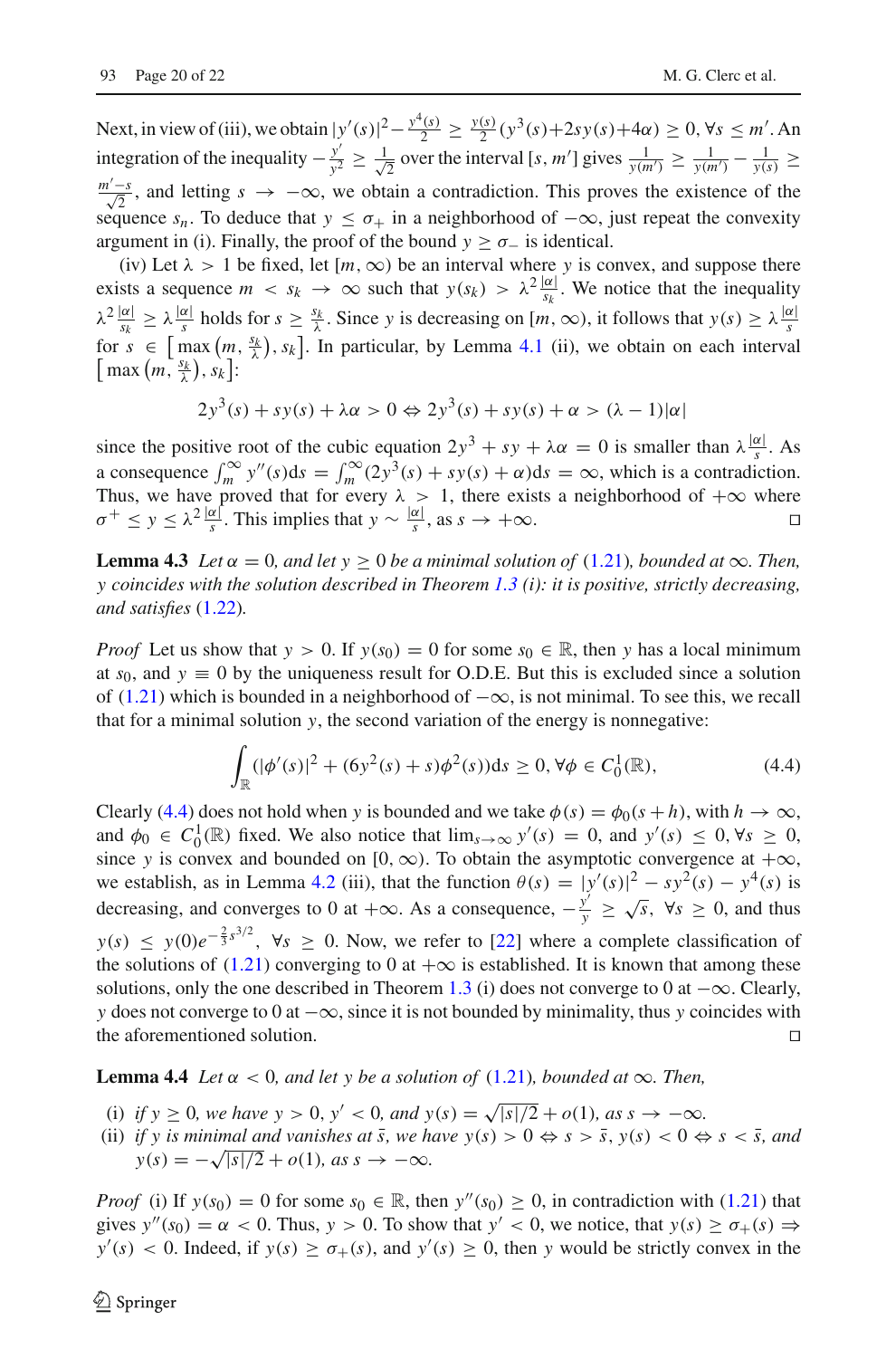interval  $(s, +\infty)$ , since  $\sigma'_+ < 0$ , and this would contradict the boundedness of *y* in  $[s, +\infty)$ . Similarly, we have that  $0 < y(s) < \sigma_+(s) \Rightarrow y'(s) < 0$ . Here again,  $0 < y(s) < \sigma_+(s)$ , and  $y'(s) \ge 0$ , imply that *y* is strictly concave in the interval  $(-\infty, s]$ , in contradiction with *y* > 0. Now, let  $\lambda$  > 0 be fixed, and suppose there exists a sequence  $s_k \rightarrow -\infty$  such that  $0 \le y(s_k) \le \sqrt{|s_k|/2} - \lambda$ . Since y' is bounded (in view of the bound  $0 \le y \le \sigma_{+}$ , and the concavity of *y*), we notice that  $0 \le y(s) \le \sqrt{|s_k|/2} \le \sqrt{|s|/2}$ , for  $s \in [s_k - l, s_k]$ , with *l* independent of *k*. In particular, by Lemma [4.1](#page-17-2) (iii), we obtain on each interval  $[s_k - l, s_k]$ :

$$
2y^3(s) + sy(s) + \alpha \leq \alpha.
$$

As a consequence  $\int_{-\infty}^{s_1} y''(s)ds = \int_{-\infty}^{s_1} (2y^3(s) + sy(s) + \alpha)ds = -\infty$ , which is a con-<br>testistics. These we have ground that for some is a contractive positive development tradiction. Thus, we have proved that for every  $\lambda > 0$ , there exists a neighborhood of  $-\infty$ where  $\sigma^+ \ge y \ge \sqrt{|s|/2} - \lambda$ . This implies that  $y = \sqrt{|s|/2} + o(1)$ , as  $s \to -\infty$ .

(ii) If *y* is minimal and vanishes at  $\bar{s}$ , it is easy to see that this zero is unique. Indeed, if *y* also vanishes at  $\bar{s}' < \bar{s}$ , we have  $y \ge 0$  on  $[\bar{s}', \bar{s}]$ , since otherwise we would obtain  $E_{\rm PI}(\mathbf{y},\vec{s}',\vec{s})$  >  $E_{\rm PI}(|\mathbf{y}|,\vec{s}',\vec{s})$ . It follows from Lemma [4.2](#page-18-0) (i) that  $\vec{s}$  is a local minimum of *y* in contradiction with [\(1.21\)](#page-6-3). Another consequence of the minimality of *y*, is the inequality [\(4.4\)](#page-19-2), which implies that *y* is not bounded at −∞ (cf. Lemma [4.3\)](#page-19-0). Let *l* < 0 be fixed, and let  $s_k \to -\infty$  be a sequence such that  $y(s_k) < l$ . We notice that  $\min_{u \in [l,0]} \left(\frac{1}{2}u^4 + \frac{s}{2}u^2 + \alpha u\right)$ is attained for  $u = l$ , when  $s < s_i$ , with  $|s_i|$  large enough. Thus, if  $y(s) > l$  for some  $s < s_i$ , we can find an interval [*a*, *b*] containing *s*, such that  $y(a) = y(b) = l$ , and  $E_0(y, [a, b])$  >  $\tilde{E}_0(\min(y, l), [a, b])$ , which is a contradiction. This proves that  $y(s) \leq l$  for  $s < s_i$  i.e.  $\lim_{-\infty}$  *y* =  $-\infty$ . It also follows that *y* is convex in a neighborhood of  $-\infty$ , since  $\sigma$   $\leq$  *y*  $\leq$ *σ*<sub>0</sub>. Utilizing the convexity of *y*, one can establish as in (i) that *y*(*s*) = −√|*s*|/2 + *o*(1), as *s* → −∞.  $s \rightarrow -\infty$ .

**Acknowledgements** We would like to thank William Troy and Stuart Hastings for observations that helped us to implement some important improvements in the present version of this work. We would like to thank also Peter Clarkson for bringing reference [\[15\]](#page-21-0) to our attention.

## **References**

- <span id="page-20-7"></span>1. Ablowitz, M.J., Clarkson, P.A.: Solitons, Nonlinear Evolution Equations and Inverse Scattering. Cambridge University Press, Cambridge (1991)
- <span id="page-20-3"></span>2. Aftalion, A., Alama, S., Bronsard, L.: Giant vortex and the breakdown of strong pinning in a rotating Bose-Einstein condensate. Arch. Ration. Mech. Anal. **178**(2), 247–286 (2005)
- <span id="page-20-4"></span>3. Aftalion, A., Blanc, X.: Existence of vortex-free solutions in the Painlevé boundary layer of a Bose-Einstein condensate. J. Math. Pures Appl. **83**(6), 765–801 (2004)
- <span id="page-20-2"></span>4. Aftalion, A., Blanc, X., Dalibard, J.: Vortex patterns in a fast rotating Bose-Einstein condensate. Phys. Rev. A **71**, 023611 (2005)
- <span id="page-20-1"></span>5. Aftalion, A., Jerrard, R.L., Royo-Letelier, J.: Non-existence of vortices in the small density region of a condensate. J. Funct. Anal. **260**(8), 2387–2406 (2011)
- <span id="page-20-5"></span>6. Alikakos, N.D., Fife, P.C., Fusco, G., Sourdis, C.: Singular perturbation problem arising from the anisotropy of crystalline grain boundaries. J. Dyn. Differ. Equ. **19**, 935–949 (2007)
- <span id="page-20-6"></span>7. Alikakos, N.D., Bates, P.W., Cahn, J.W., Fife, P.C., Fusco, G., Tanoglu, G.B.: Analysis of a corner layer problem in anisotropic interfaces. Discret. Contin. Dyn. Syst. Ser. B **6**(2), 237–255 (2006)
- <span id="page-20-8"></span>8. Antonopoulos, P., Smyrnelis, P.: On minimizers of the Hamiltonian system  $u'' = \nabla W(u)$ , and on the existence of heteroclinic, homoclinic and periodic orbits. Indiana Univ. Math. J **65**(5), 1503–1524 (2016)
- <span id="page-20-0"></span>9. Barboza, R., Bortolozzo, U., Clerc, M.G., Residori, S., Vidal-Henriquez, E.: Optical vortex induction via light-matter interaction in liquid-crystal media. Adv. Opt. Photonics **7**, 635–683 (2015)
- 10. Barboza, R., Bortolozzo, U., Assanto, G., Vidal-Henriquez, E., Clerc, M.G., Residori, S.: Harnessing optical vortex lattices in nematic liquid crystals. Phys. Rev. Lett. **111**, 093902 (2013)